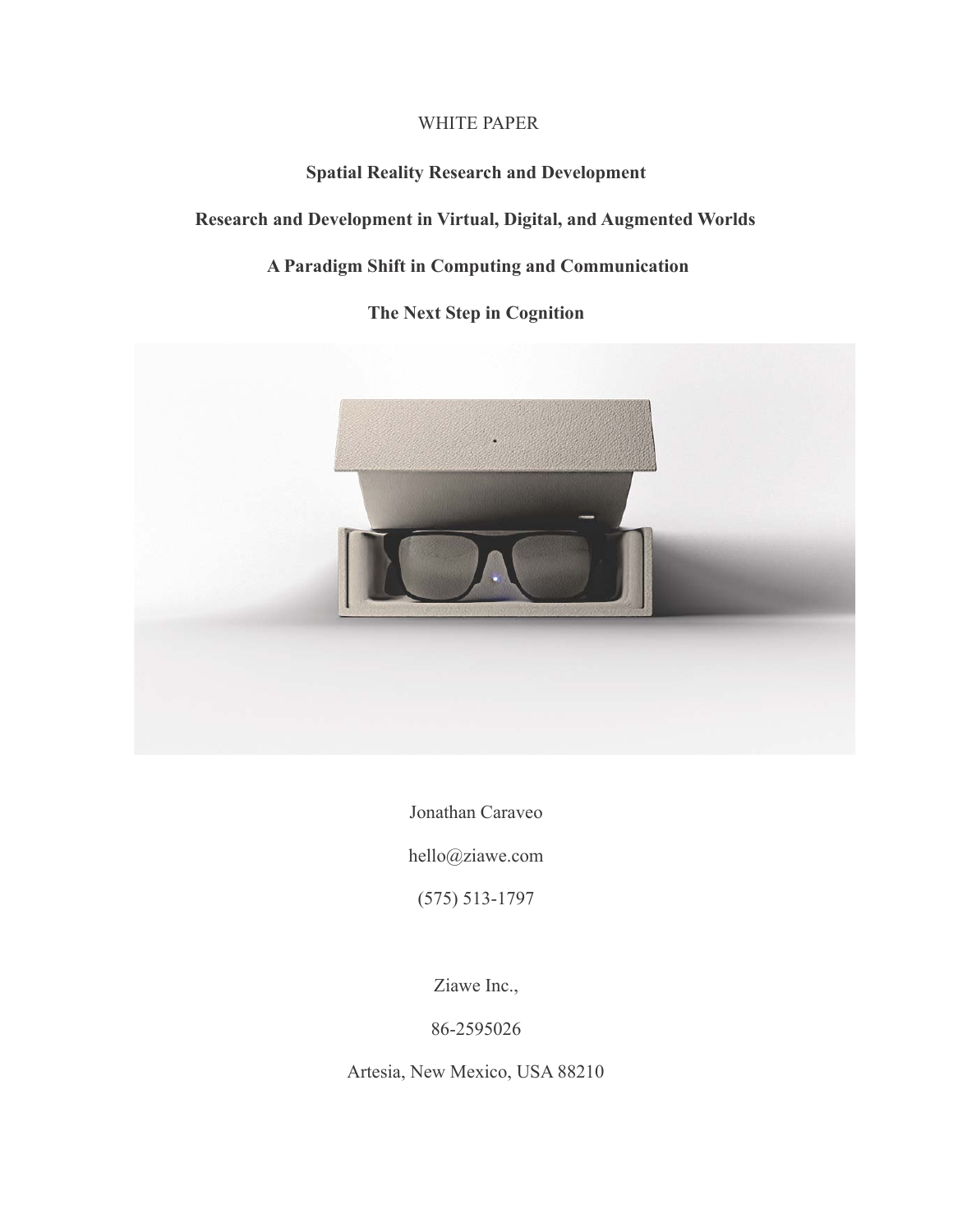#### **Internal Feasibility Study (Initial Excerpt Created in 2020 for LANL)**

The purpose of this internal feasibility study is to find merit in the idea of augmented reality devices. In the dawn of a new computational era, where computers are worn and not only interacted with at home and work, yet in everyday life and in everyday real situations. We understand the importance of privacy, safety, and security in an era where computers are everywhere, and everything is connected. In this document, we investigate the feasibility of such devices and answer the question of how will we build them? Should we? If and only if, the answer is for the improvement of humankind. We move forward.

#### **Is this plan Technically Feasible?**

In the current state of US technologies, devices exist and have been produced in small quantities. These devices resemble the type of technology we are researching. Some of these technologies are being developed by some of the top talents in the world, US-based companies have made significant advancements in Mixed, Augmented, and Virtual Reality. Today, these companies have yet to implement a consumer-grade device that encompasses the "holistic" approach to reality-based computing. Most forms of computer interactions today are digital. In layman's terms. Two-dimensional. These solutions are hard to understand and not easy to interact with, within 3-Dimensions.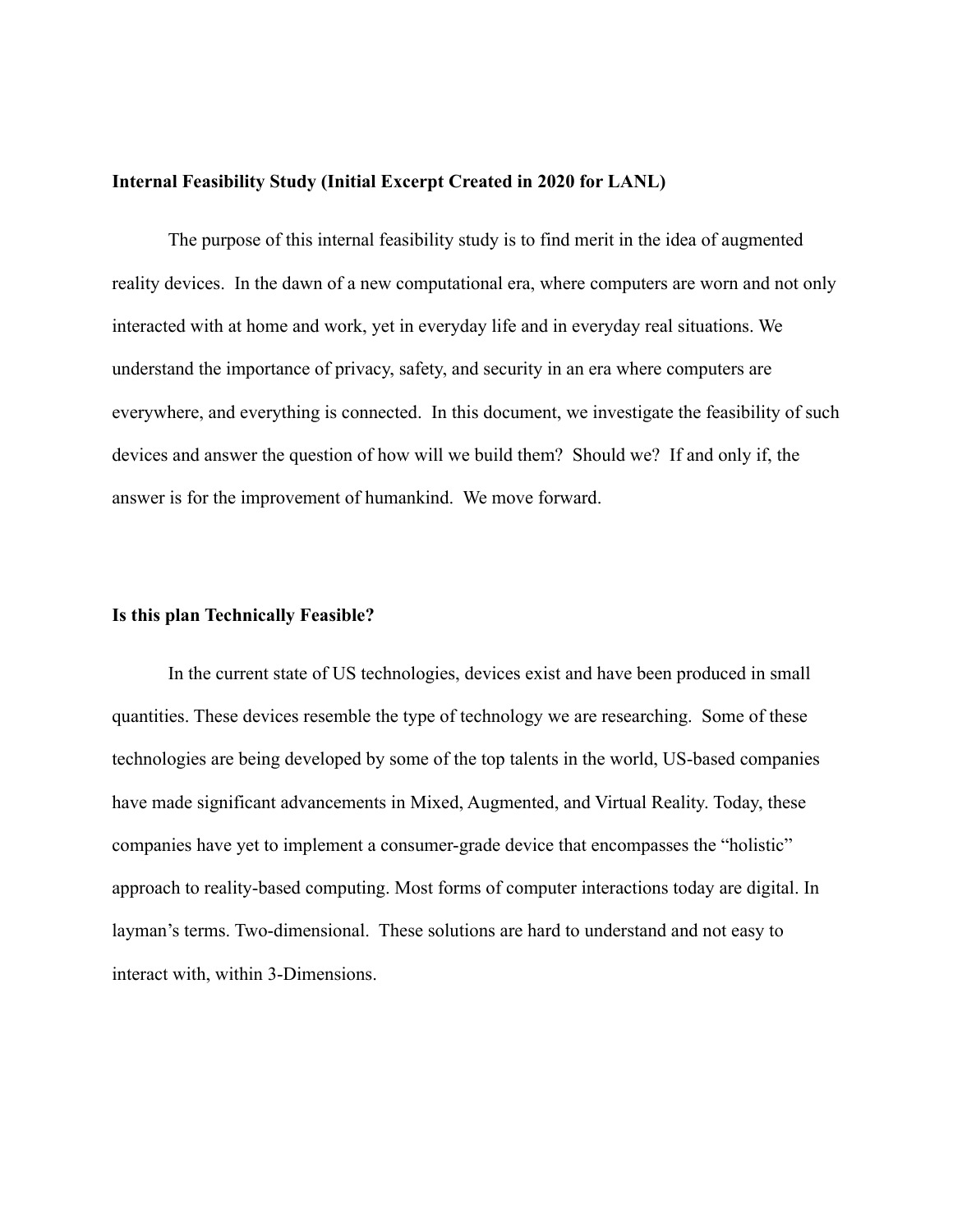There exists open-source software that allows for motion tracking of objects in 3-dimensional planes. It is this software we plan to use to prototype our hardware and integrated software solutions that can be licensed by the government for military applications.

# **Military Implications**

An information system that displays the status of the chain of command based on their soldiers' actions in the real world, and their interactions.

The hardware that exists which is like these devices is not consumer-grade ready and certainly not ready for military application. However, the technical problems facing these types of Head-Up-Display systems are ready to be tackled by IRIS and the team of scientists, techs, and operational management. The founder has been tracking similar technology for over a decade to better understand the needs of the consumer, and now the military.

The type of military implications are as follows:

- Soldier Mission Awareness
- Officer's Risk Assessment
- Environmental Assessment
- Situational Awareness
- Aggressive Assessments
- Tactical Records
- Target Acquisition  $& Elimination$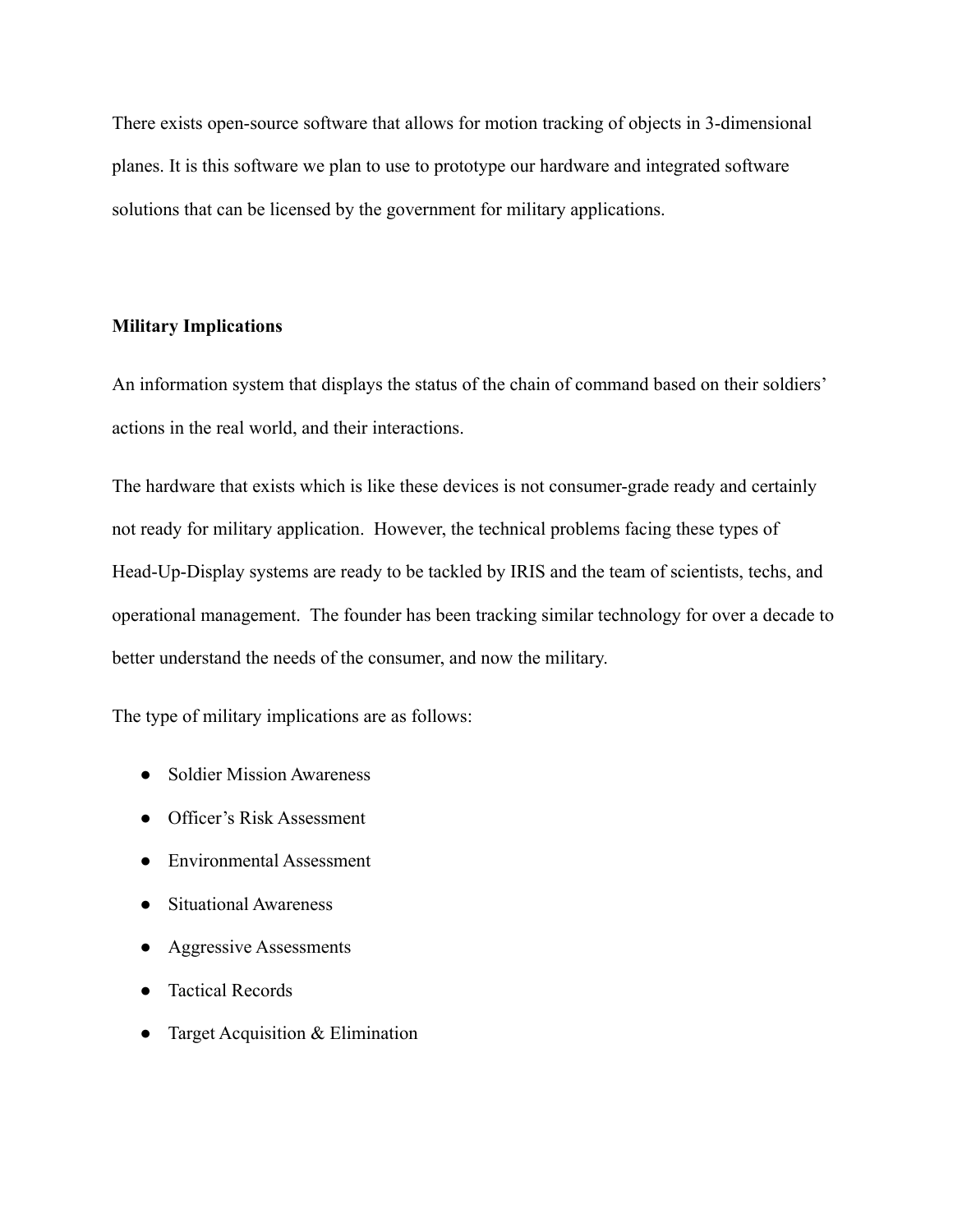Mission awareness is presented to the chain of command. Allowing Commanders to issue commands or information to soldiers based on iris' device assessments.

# **Consume Implications**

The type of consumer implications are as follows:

- 1. Computer Information Systems
- 2. Augmented Digital Advertising
- 3. 3D Computational Design (CAD)
- 4. Creative Work

## **What do Consumers Want?**

We understand the ideas and nuisances of virtual reality. A secluded head-mounted device that does not allow you to be aware of the real world or interact with it. Consumers are ready for a true augmented reality technology that can be experienced in everyday situations.

## **Is This Plan Legal?**

Ziawe is taking all the necessary precautions legally, and conscientiously to improve the well-being of the patrons' business and Iris' practices. Ziawe will become a legal entity in the state of New Mexico, apply for a Federal Employee Identification Number, as well as follow any legal city and local regulatory procedures as applicable by law.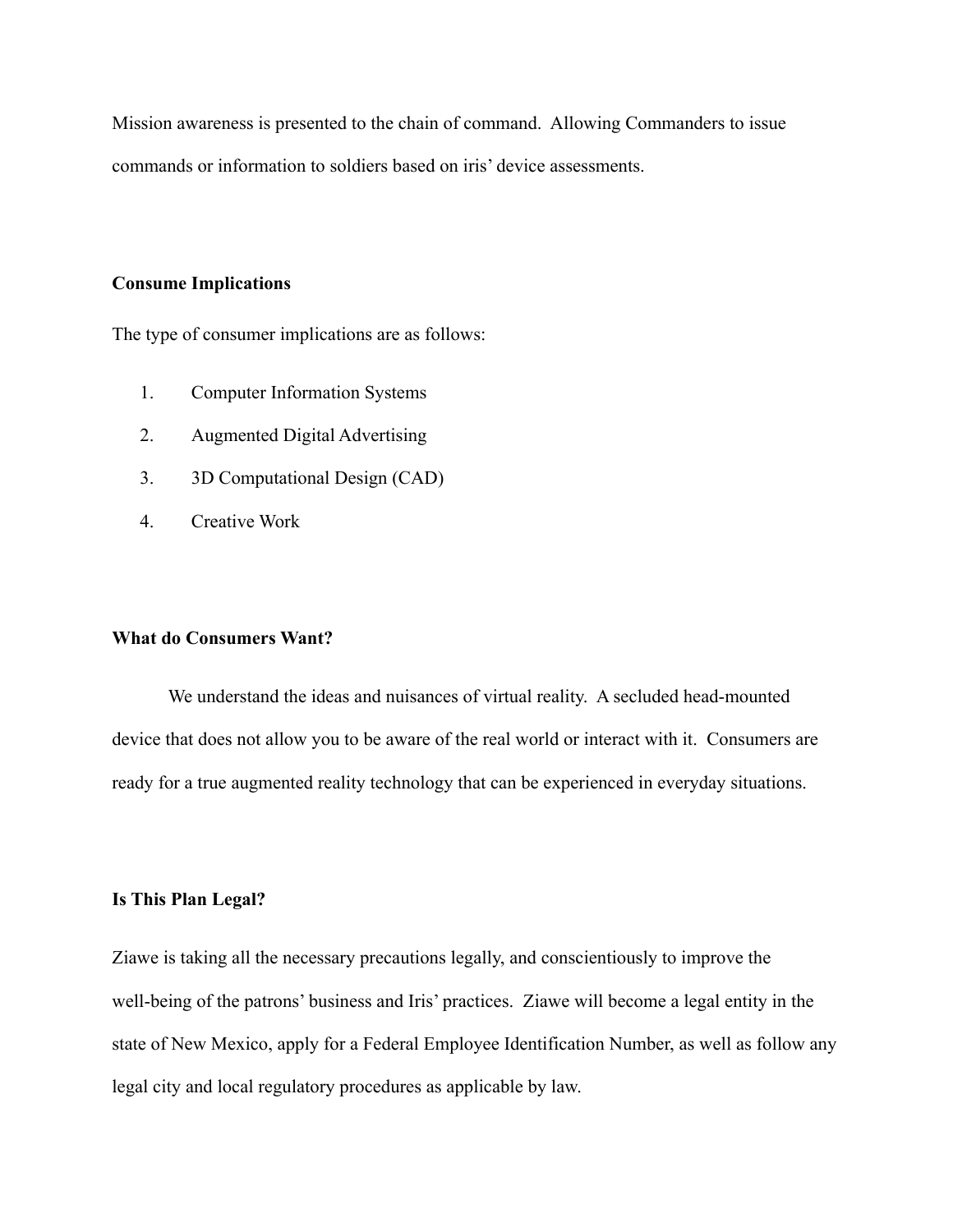Steps will be taken for the safety and security of the customer and Iris' patrons' data transmission through the channels IRIS uses. Examples of this include data encryption and limited access to physical devices.

# THE TWO SYSTEMS DESCRIBED HEREIN AS **military protocol** AND **consumer device** SHALL BE SEPARATED AS APPLICABLE BY THE LAW.

#### **Is this plan operationally feasible?**

Ziawe sees many use-cases for wearable reality-based computational devices. Ultimately, it will be the feedback of the community on how these devices develop over time and how we maneuver the devices into profitability and growth.

The first few device prototypes will be exponentially expensive to develop as compared to the devices we plan to deliver to the consumer. We desire to maintain the systems, then make them affordable by offsetting the cost of the hardware and researching software-based solutions. We plan to partner with Quality hardware manufacturers to make our hardware reliable.

To meet stakeholders' expectations, operational planning will need to meet strict deadlines on device details, research, and development. As well as provide stakeholders with extensive information on how the device's software system will function.

**Is this plan Economically Feasible?**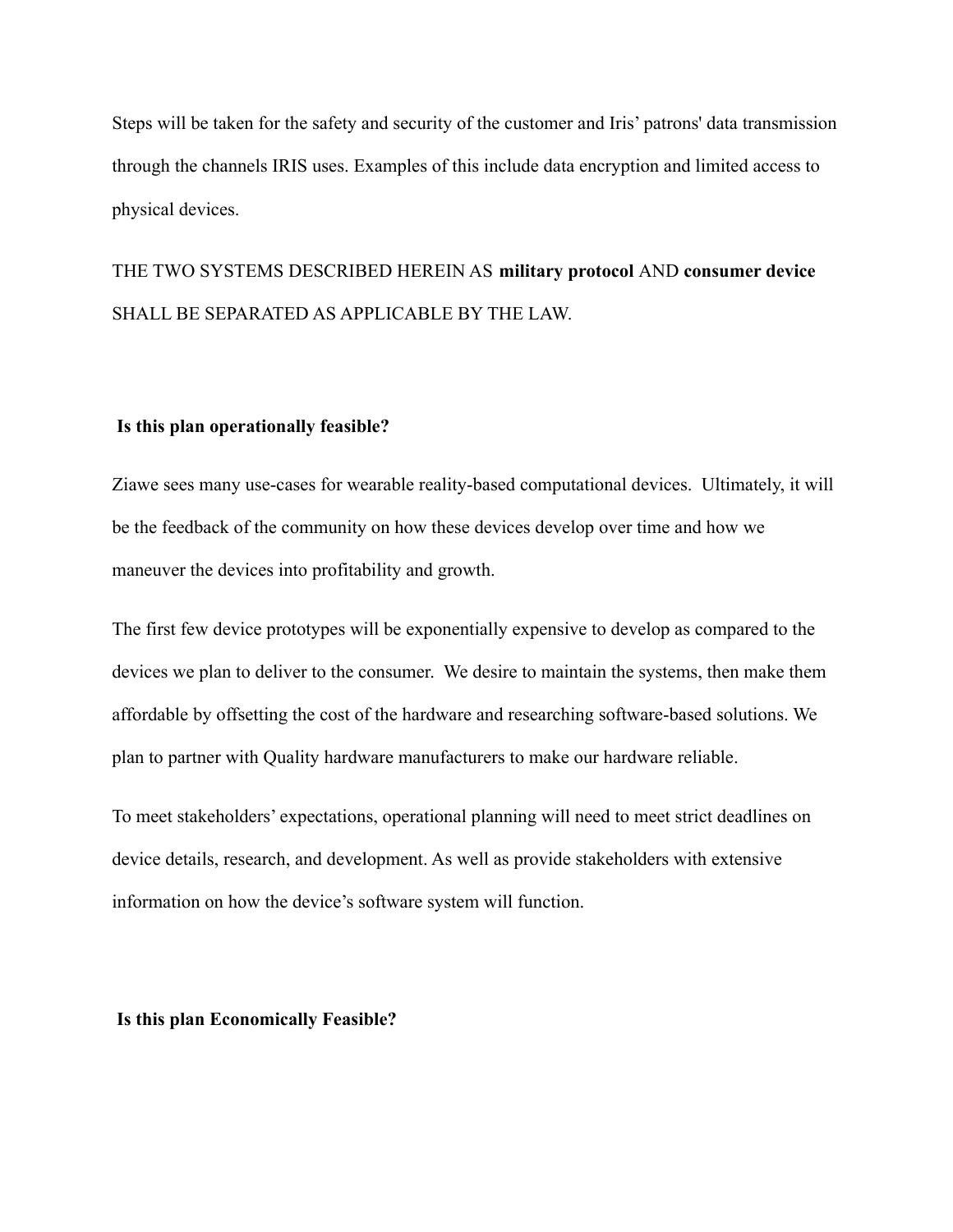There are companies with incredible resources at their disposal working on these types of problems. Ziawe's IRIS has a major advantage over many of these companies. Mainly, we are a start-up, with an incredible potential for exponentially high growth because we are limited in resources. Low resources are low risk, with a higher percentage yield for success and return on investment. Whereas companies with very high resources risk their current profit margins by reassigning resources to new projects.

#### **Is this plan feasible within a reasonable period?**

Our research indicates that companies that include GOOGLE, MICROSOFT, INTEL, and APPLE, are currently developing technologies to rival our system. With other smaller lesser-known companies being bought out and embedded into the larger companies.

It is time-sensitive, almost critical, that we gain the necessary access to research time and funding as well as the necessary mind-power to develop our solution so that we can compete in, and lead in the spatial reality emerging industry.

#### **Preliminary Research Analysis**

The preliminary analysis shows that although major players in the field of reality-based computing are developing specific solutions for their appropriate eco-systems; IRIS appears to be behind in resources, mind-power, and funding. The founder is increasingly working towards solutions to these three internal business problems at a rate and state that might cause high-stress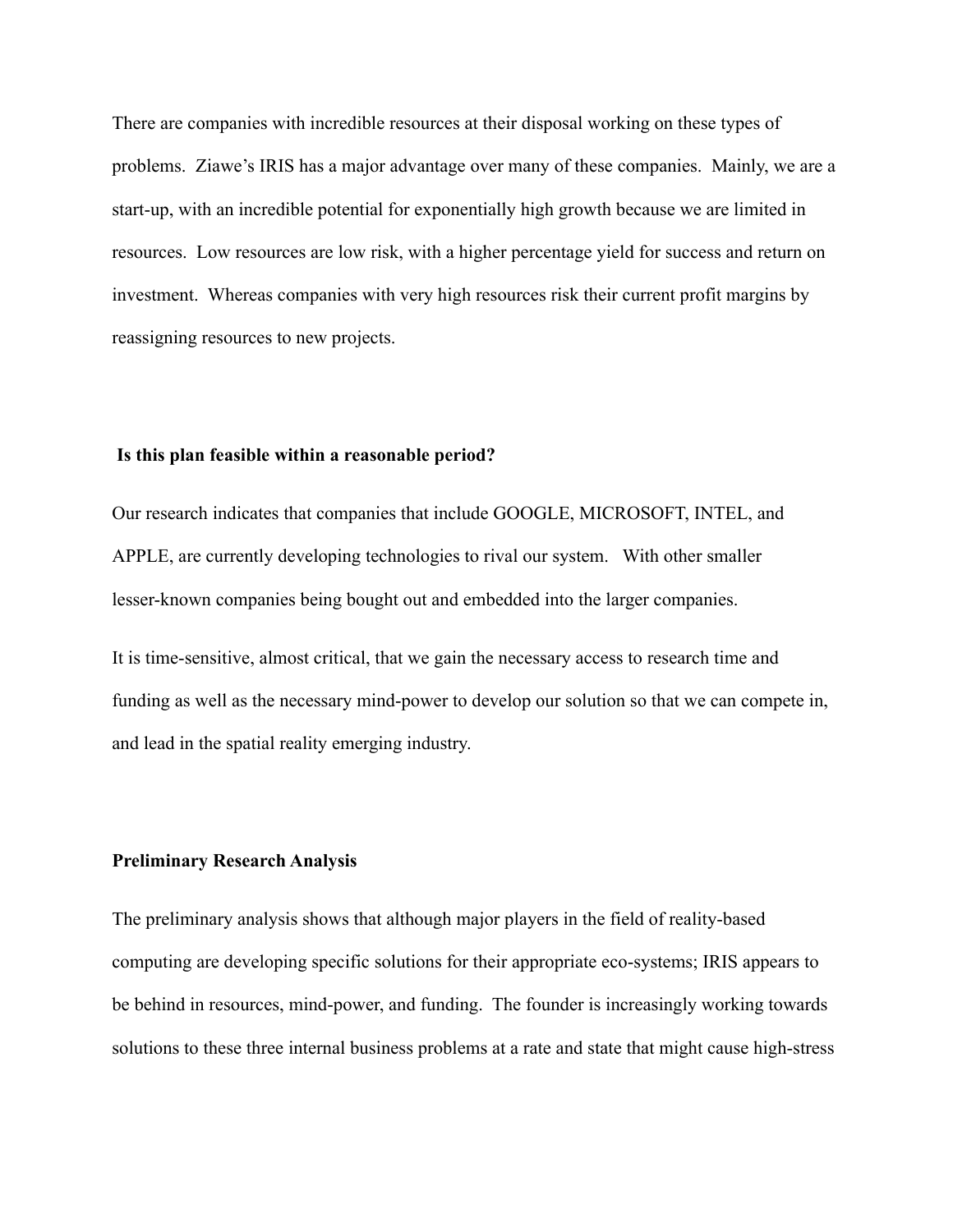levels. Preliminary SELF Analysis is considered a no-go scenario, without the operational lead of an external team.

#### **Project Scope**

The project scope encompasses a wide array of specialties that the founder is not familiar with, mainly the manufacturing and distribution of such a device. The higher implications of security and data encryption as well as consumer protection.

A highly skilled team in each field will be required to execute the scope of this project. Teams will include, research, development, infrastructure, manufacturing, marketing, distribution, and support. The six teams will need to coordinate with the stakeholders to encompass a holistic approach to the devices being sold. In all, these seven groups will be required, to work together to provide a successful product to the customer.

#### **The Platform**

Imagine, for a second. That you don't have to. That reality can be anything you want it to be. You are in the desert and want to go surfing, you can make it happen from the comfort of anywhere. Now, imagine that you want to conduct a symphony today. Yet, you don't have an instrument, or perhaps you've never played an instrument, or know how to read music. Maybe the problem is reality. Not, you. Although there are many beautiful instruments, maybe the problem is that your instrument doesn't even exist yet. That is cognition.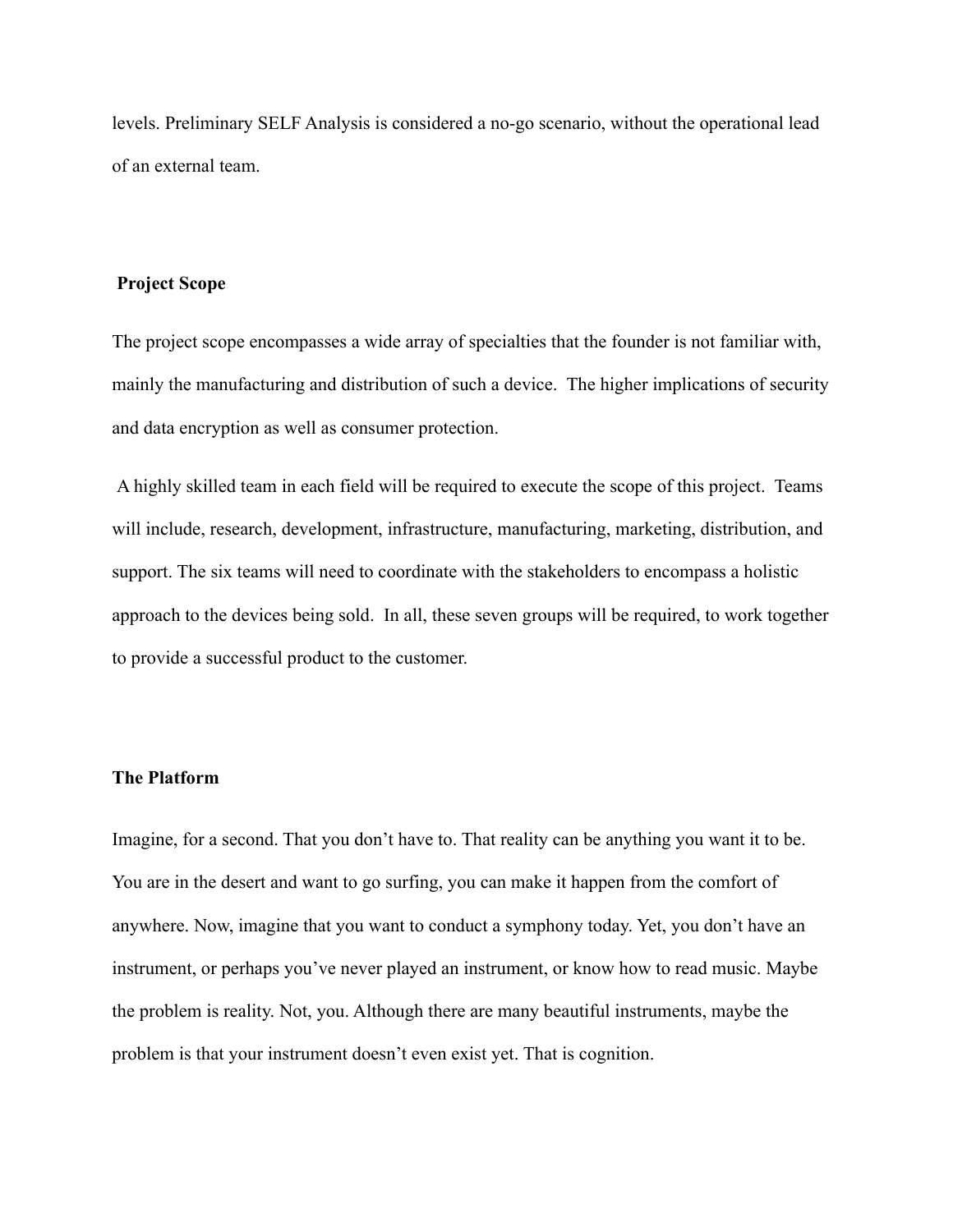What are the implications of a system that allows people to do what they want with cognition? Implications are that the only limits set upon a system are those that are set by the creator of the system, time, and limits of imagination.

Now let's create a universal system. Truly unbiased to one corporate, entity, nation, individual, or deity. The computing system would allow expositions. Expositions are like the net in the dot-com era, apps in the mobile era, trends in the blockchain, or experiences in virtual reality. Let's instead focus on seeing what we can play, and what we can create. Learning and growing as a human-cognitive society.

*What would such a system entail?*

*What type of effort would be required to make such a system work?*

*How would it work?*

*How much would it cost to build? Why build it?*

*Where would it be built?*

*What is the timeline?*

*Manufacturing costs?*

*Design costs?*

*Marketing costs?*

*Distribution costs?*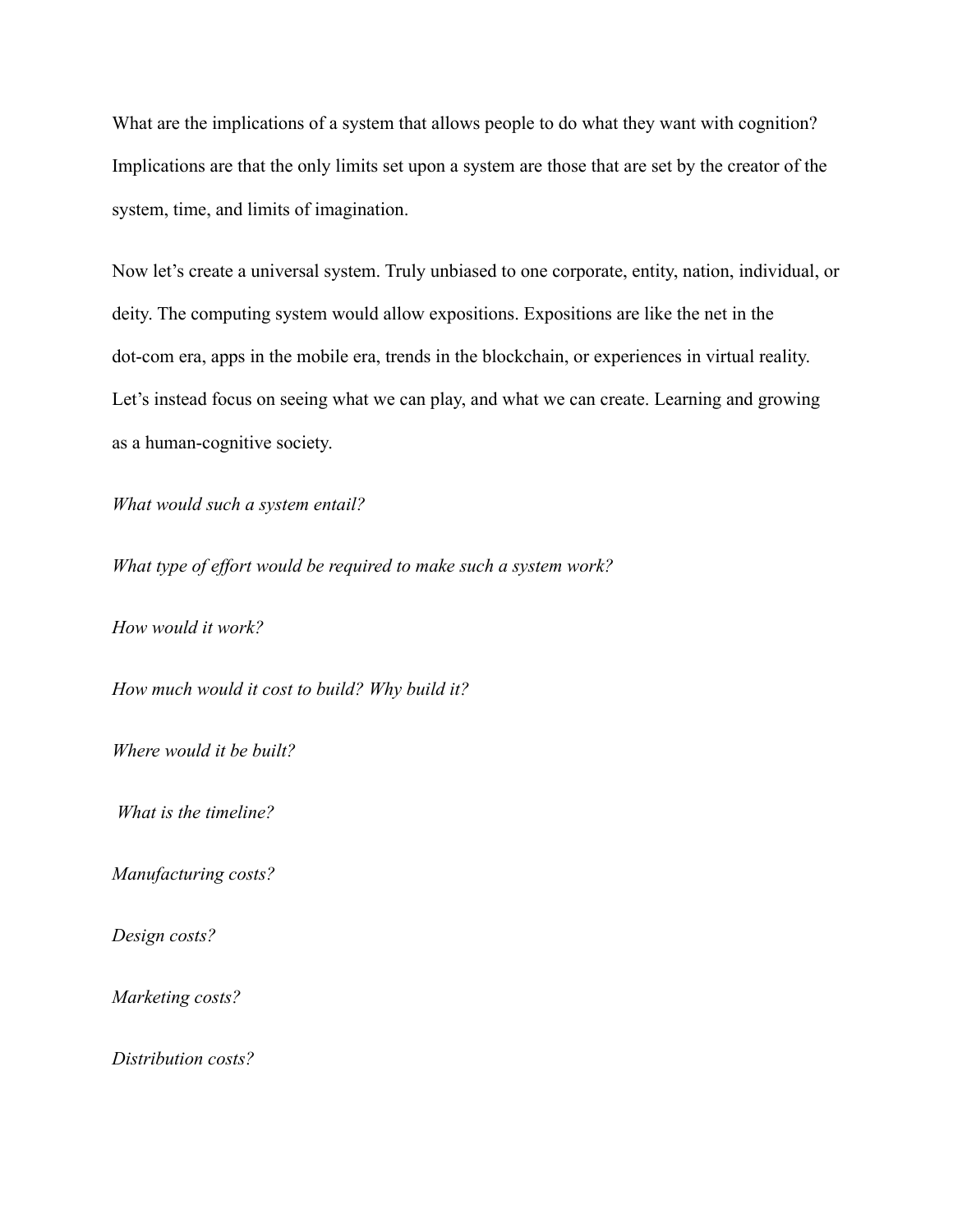All these questions have been answered before. So let us peek into the past, embrace the present, and seek the future.

We'll answer these questions in the retro-speculative form.

## **What is the cost?**

The distribution costs run perpendicular to the cost of marketing and parallel to the cost of manufacturing. As the cost of marketing goes up, distribution costs are offset. The higher the marketing spend the lower the distribution cost. More people are willing to spend on the product by the law of supply and demand. As distribution cost goes up so does the cost of manufacturing, and the cost of distribution is affected in terms. The design will play a major role in marketing as well as the product itself. The design seems to run independently of the costs incurred by market research, manufacturing delays, or logistics. Nevertheless, it is expected that all these departments work in synchronicity to allow a successful product to market.

## **When?**

The amount of time it will take to get a product to market will be dependent on three key metrics, these metrics are as follows.

- One, amount of series A condensed funding. With little administrative oversight.
- Two, unrestrictive use of LICENSED technologies, to iterate quickly.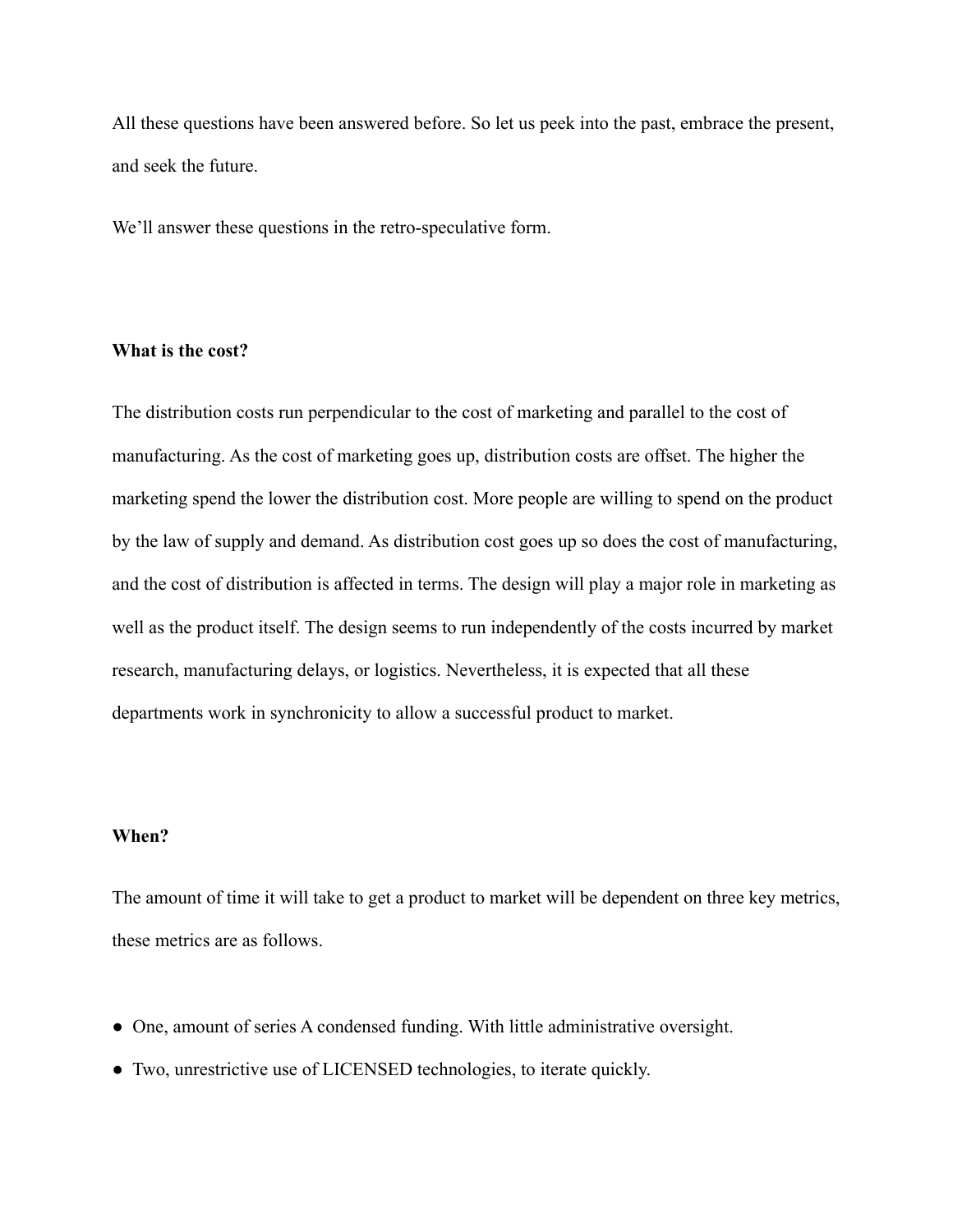• Three, access to trained personnel, who are experts in their field.

Once these three key metrics are filled, the platform can be sourced in two years.

#### **Where would it be built?**

Offering perspective, building it in the USA would be a great achievement. Unfortunately, I honestly believe that unless there were sudden congressional by-laws that allowed the hiring of unskilled and skilled workers quickly without the bureaucracy, the funding had less administrative oversight, and people were willing to put in the physical work. I think it would be best to build the manufacturing plants in Mexico. It would allow for quick access to mid-skilled workers who are willing to work for a wage. Allowing the administrative-level jobs to be done by the U.S. with an 'Engineered in America' seal. It would cut the costs of logistics for massive importation to the USA and Canada. Would create opportunities for neighboring nations.

#### **Why Build it?**

Reality. *Reality is all wrong.* Spatial computing will be the future of computers. What does that mean though? Imagine having computers, without having the hardware. At least, minimal hardware. Working with a cloud personal computer, through a heads-up display. Computers, as we know them today, are mostly digital.

In this paper, *digital* means 2-Dimensional, *virtual* means 3D-dimensional, and *Spatial* means Augmented Reality which is digital and virtual merged with reality.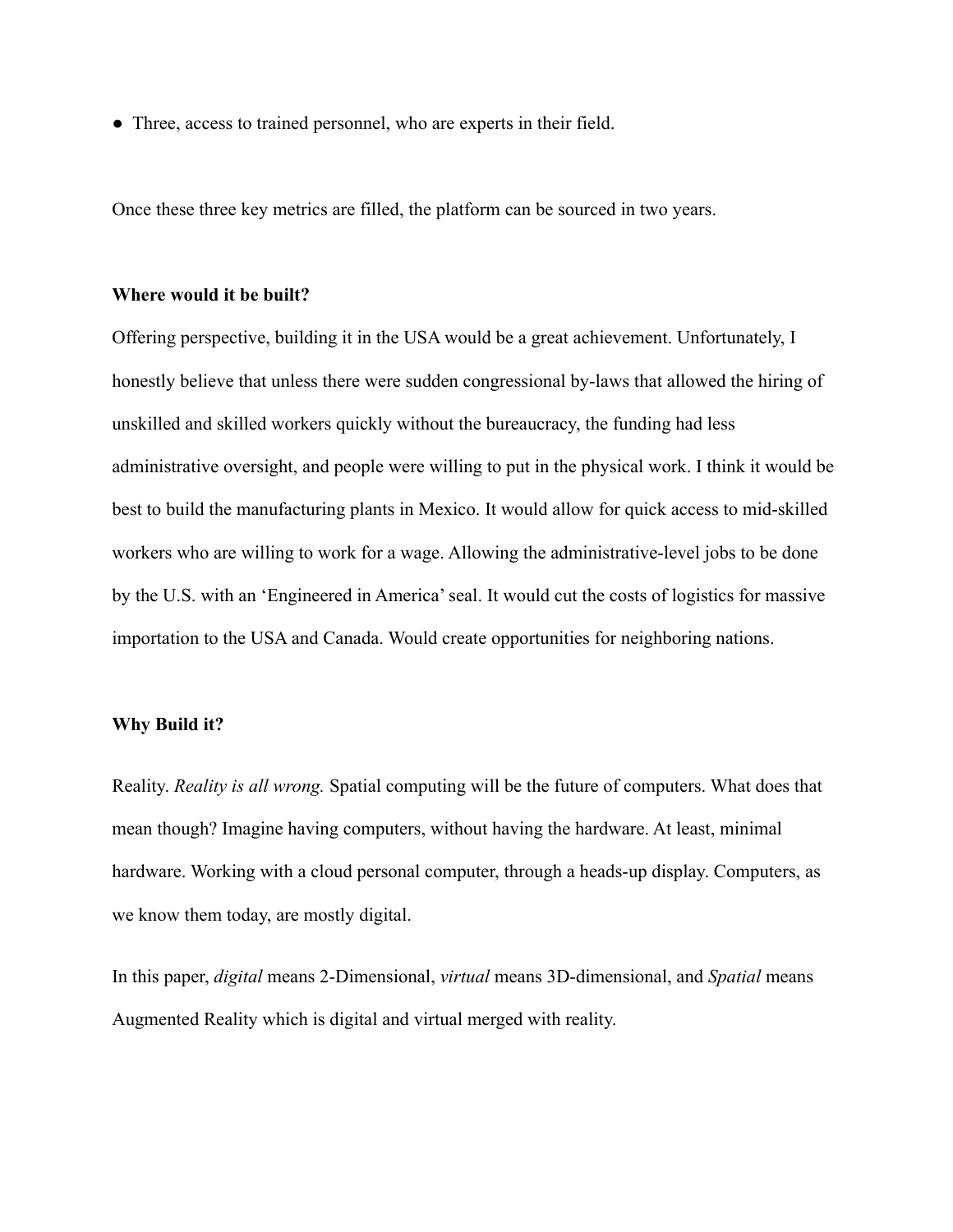It is important to understand that not everyone can or should use a computer. However, the line between what we think of as a computer has been getting more and more complicated. Is my phone a computer? Is it my tablet? A Watch? Some people have never used a sit-down computer, especially in developing countries. In some countries, mobile phones are the primary form of communication and entertainment for most of their citizens.

Mobile devices outpaced sit-down computers years ago. Think about how many computers you've had. Now think about how many mobile devices you've had. No complicated statistics are necessary here.

As data centers continue to grow to meet the demand of more technically inclined users. To deliver content faster, more reliably, at lower costs. There will come a point where the Datacenter will play a much more prominent role in users' lives. As hardware-based personal computers, gaming consoles, and entire businesses will be run on cloud-native solutions.

We are beginning to see the start of this paradigm trend with businesses like Netflix which started off as a physical shipping service and transitioned to a cloud-based solution, YouTube and Twitch streaming services, Google Stadia the service pushing cloud gaming, and Microsoft's new 360 service, that allows you to work remotely into a cloud Windows machine. Eventually, all we will need is a spatial computer [hardware device] that will allow us to connect to these services. Oculus is a great example of a device that knows "what's up", and it is trying extremely hard not to be *only* a gaming console. Meta's Oculus is a great device that shows how quickly a paradigm shift can occur in technology. Meta has the resources to tackle any problem they would like to. Oculus should focus on its core-core services. Gaming.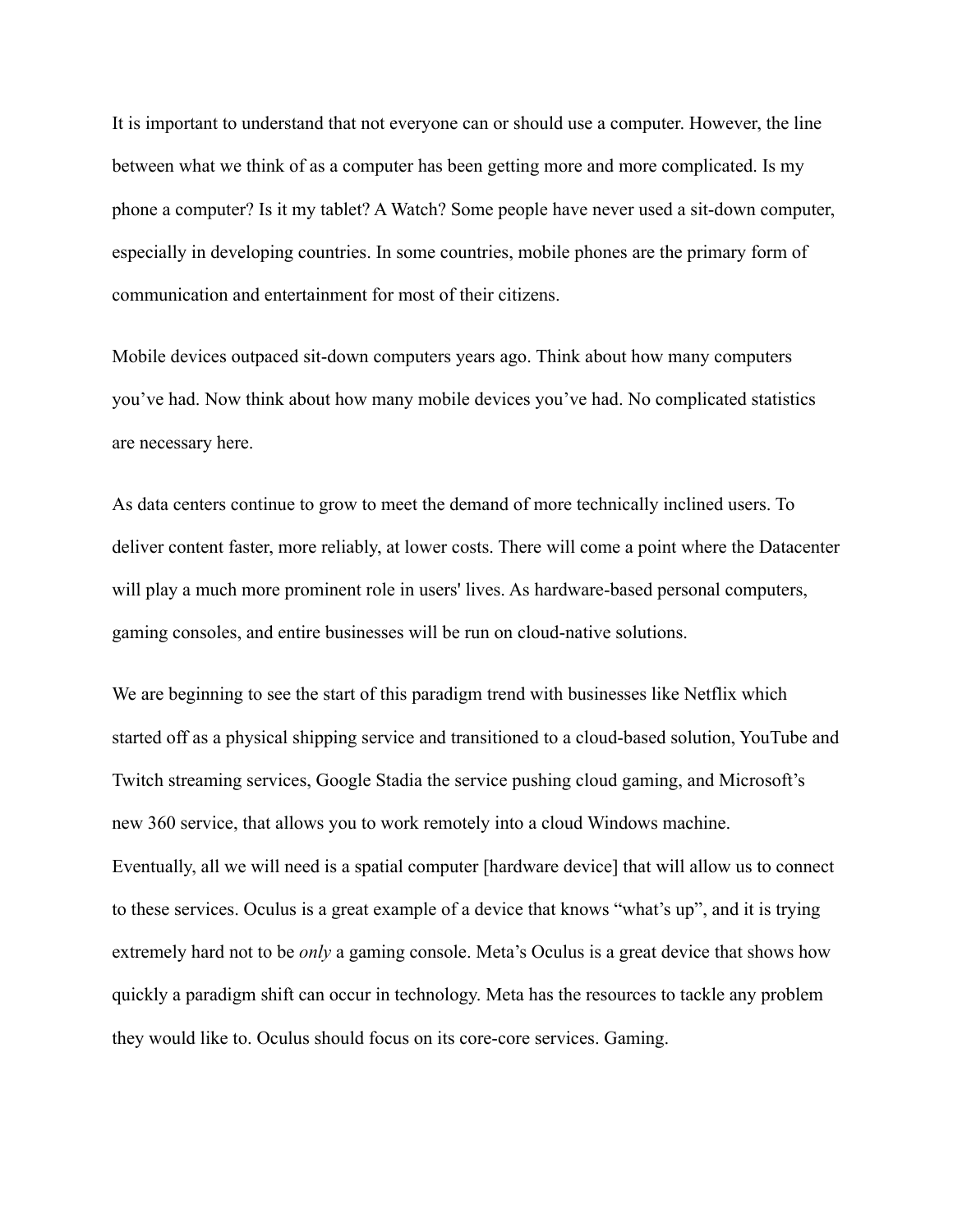As has been explained, virtual reality is a great experience, but it has limitations. Mainly virtual reality isolates you from real life. A life stuck at home. Spatial experiences are where this paper comes into play. Imagine, going to a Football game and seeing projections of the player that scored in a larger-than-life format, right in your sight. While everyone in the vicinity is also experiencing the same thing. Get statistics for those players, see their favorite bands, learning more about your favorite players. Now Imagine, battling Pokémon **in that same stadium**, after the game. Using voice commands and seeing your pocket monster attack other monsters, with spectators. Those are only two expos. Imagine an expo system that allows authoritative figures to track crimes in real-time on their sight. We aren't talking Robocop, close though, just without the whole cyborg merging with technology pain.

## **Actual Cost**

Forecast expenses are expecting a total startup cost of **\$733,900** in the first and second quarters for the purchase of land and building [\$582,000] and initial start-up expenses. Startup costs include computer equipment, phones, market research, apps development, stationary material, patents, branding, and consumption.

Payroll expenses will be Approximately **\$1,006,833.33** for the Fiscal year 2022, with an initial increase in Q3 to approximately **\$143,844.00 per month** due to initial hiring, and platform development efforts.

**Payroll expenses shall not exceed \$7.3 Million in the first 5 years.**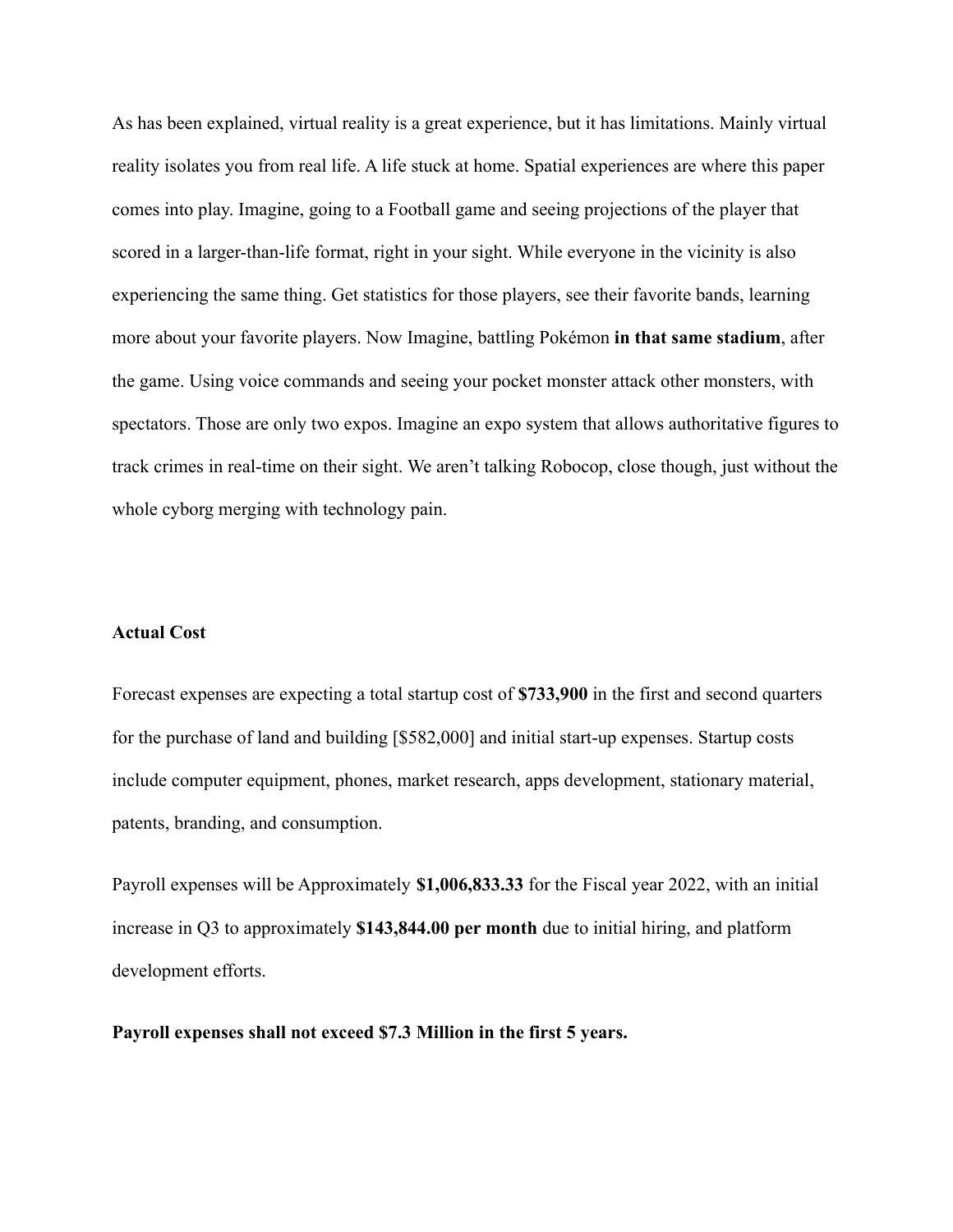The fiscal year, starting in Jan 2022 and ending in December 2022 will have a total expense cost of **\$48.18 Million** with an approximately **\$7 Million** burn-in rate per month. Approximately **\$20.13 Million** of those expenses goes to income taxes. The other half goes to Direct Costs, Payroll Expenses, and Marketing Expenses.

The key assumptions are that the initial 35 key personnel will be highly trained in their respective fields and contract with the company for an average of 3 years. These include programmers, systems architects, designers, and similar experts. Executives will stay with the company from the startup stage to the initial launch and product commercialization and customer acquisition process. A very difficult assumption to make and consider is that we are expecting and planning for revenue as soon as the hiring and manufacturing process begins, we will accomplish initial revenue by acquiring Federal grants. The grants will provide us with an initial *boost* and a type of cash flow that will be necessary for this platform to succeed. Auxiliary federal Grants will be discussed further in this paper.

#### **Revenue**

Planning for 3 types of revenue streams for the first 5 years. In their simplest forms, these would fall under main products. Platform. Subscriptions. Expos.

The platform is expected to sell for **\$1999** per unit, costing us on average a direct cost of **\$800** per unit, built on scale. Starting in June 2022 with a price increase of **\$99** per year for the first 5 years and selling *10,000* the first month and increasing 20% in sales per month. We are looking at approximately 250,000 subscribers for the first fiscal year for partnerships that enable the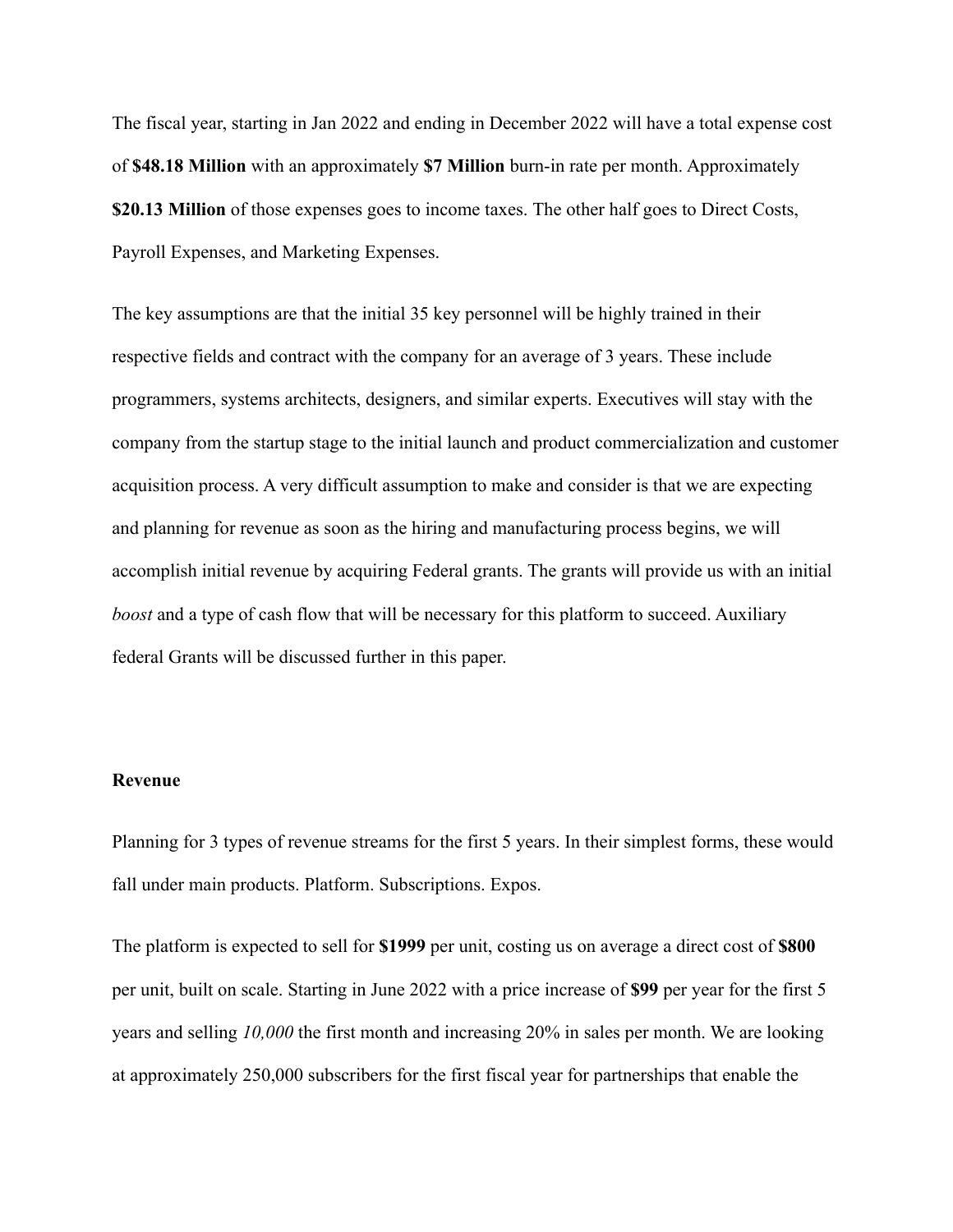device to work with 3rd party streaming services and 3rd party computing services. On average subscriptions have a 33% leverage. With a very high 50% churn rate for subscription services. There will be a **\$21.19 Million** revenue on average **starting Q3 '22.**

#### **The total revenue stream for the first 5-years is expected to be \$1.14 Billion**

# **Spatial Reality Behavioral Pattern Recognition and Auxiliary Aid Grant Solving Behavioral Problems in Digital Worlds**

#### **Elevator Pitch**

Spatial Reality behavioral problems have become an issue as digital worlds continue to expand to mobile, wearables, and always-on technology. The always-on, always-connected digital world is becoming a way for people to express themselves in ways that have never been accomplished before at any time by humanity. This freedom of expression can sometimes lead to unwanted outbreaks, abusive phrases, or physical expressions that are unwanted in public settings.

We focus on those individuals who suffer from behavioral issues. Using Augmented Reality, we provide an Auxiliary Aid to help people with behavioral disabilities. We are attempting to address the cognitive issues that people with behavioral disabilities suffer from.

Simply, we are helping those with behavioral issues understand their disability and help them function in everyday situations. What makes us different is we are solving these issues using Augmented Reality worlds, not traditional medicine, therapy, or medical instruments.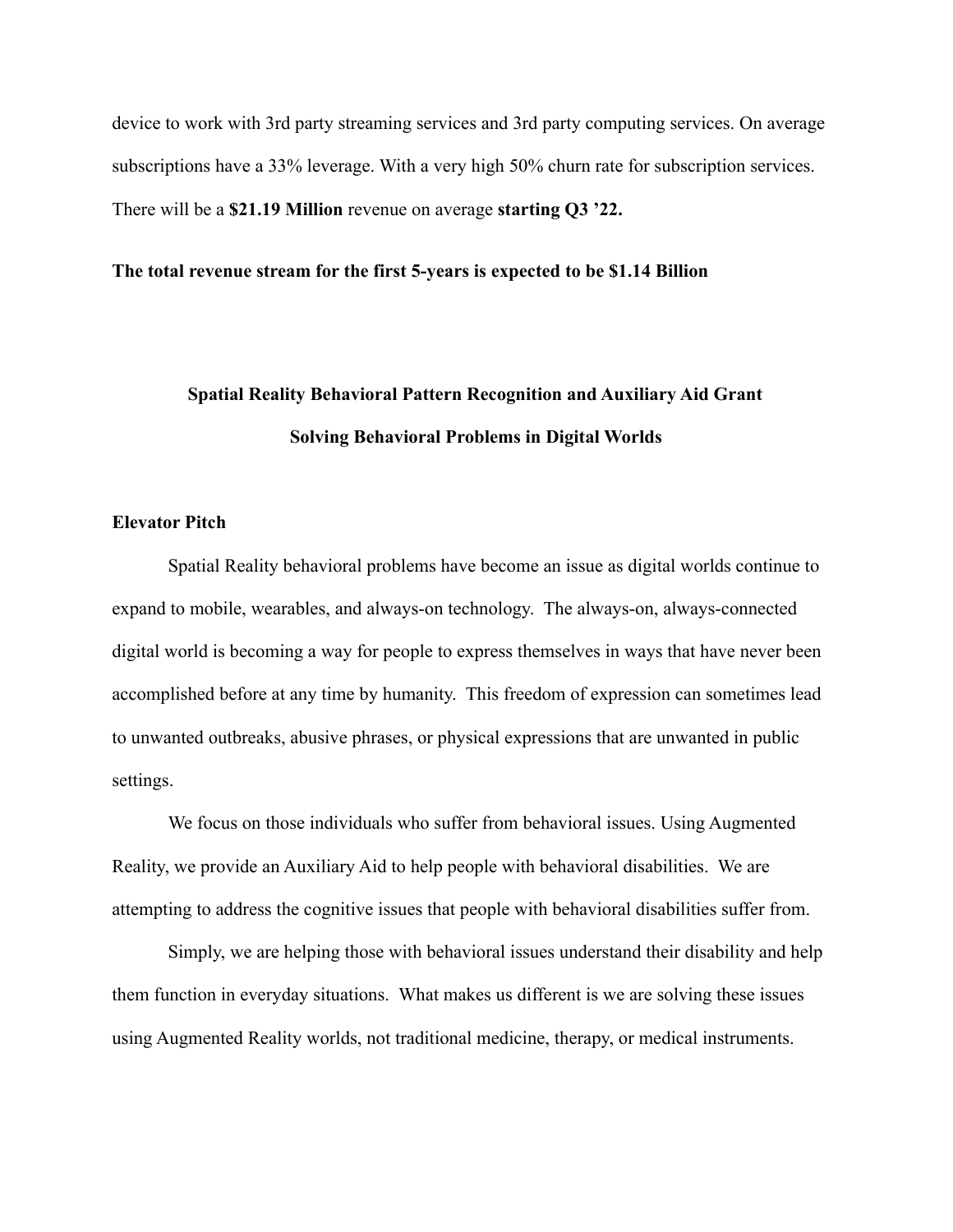Helping those that suffer from behavioral problems by providing auxiliary aid through an Augmented Reality device, our company is positioned to help societies become less violent and therefore reduce crime and anxiety in communities. The current state of Augmented Reality applications focuses on traditional medicine and medical practices. We are hoping to push the boundaries on what is truly possible with AR and the possibilities of AR in mental behavior.

## **Commercial Opportunity**

Moving forward, the two commercial applications and one defense implication are as follows.

First is the implementation of an "Auxiliary Toggle" in which current devices that use Digital Reality are given an update-based solution that will be provided to individual devices to help prevent threats. Working with Digital Reality providers we will provide a type of plugin-in system that allows the user to toggle Auxiliary Aid.

In layman's terms, the solution is a partnership with current digital companies to provide an integration of our solution into their system.

Second is a subscription-based service where users are allowed to register and enable Maximum Auxiliary Aid, a proactive, auxiliary aid that gives the user a heightened understanding of their environment, people, and events.

Users with Maximum Auxiliary Aid enabled are allowed to register themselves as behavioral agents, which in turn allows others to be aware of their disabilities. Completely *optional* in-less otherwise instructed to by authorities. Other types of agents we are developing are**:**

● **Social Agents** – communal aspects and regular users who are reachable.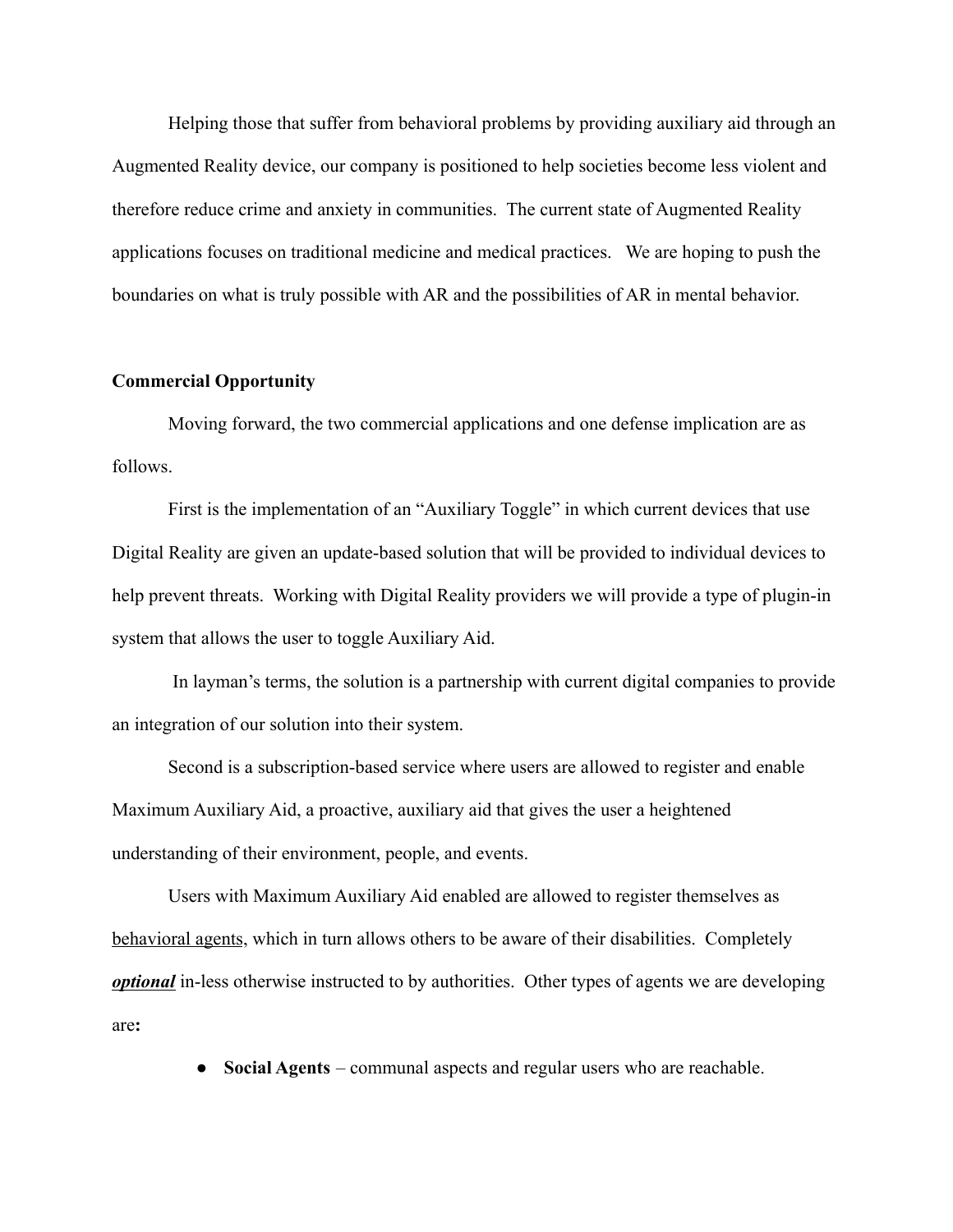**(**Self-Identity)

- **Authoritative Agents** for military and policing ONLY. (PRIVACY and SECURITY is PARAMOUNT for Authoritative Agents)
- **Verified Agents** for artists, athletes, politicians, and public figures.
- **Academic Agents** for students, faculty, and alumni.

An example of this feature is when a musician registers himself as a verified agent. This allows others in public to identify him as a Musician and bring up his music or concert dates while in the vicinity. "Vicinity" is the key take-away, the feature is spatial-aware meaning it is only to be used in public, for public information.

If for instance, an authoritative agent by-law forces an individual to register as a sex offender, the system will keep track of this person's digital imprint. If by-law the act states that others must be made aware of this person's sex-offender status, location, and or other information, it is to be so. The same applies to criminal injunctions that REQUIRE such agents to exist and *are only to be implemented by authoritative agents, self-identification,* and/or *the courts*.

Similar market opportunities have been validated by social media websites and apps, ours being a "social media *service* that happens to help". Our customers consist of self-identifying entities who want to make people aware of their agent status, whether negative or positive. By providing a free tier, an advanced subscription-based tier, and a government auxiliary tier we are positioning ourselves to become the leader in AR and AR social experiences.

The competition offers spatial experiences yet does not provide self-identity and social connectivity features. It is possible that in the future more social media companies will transform to AR experiences, and therefore provide more competition.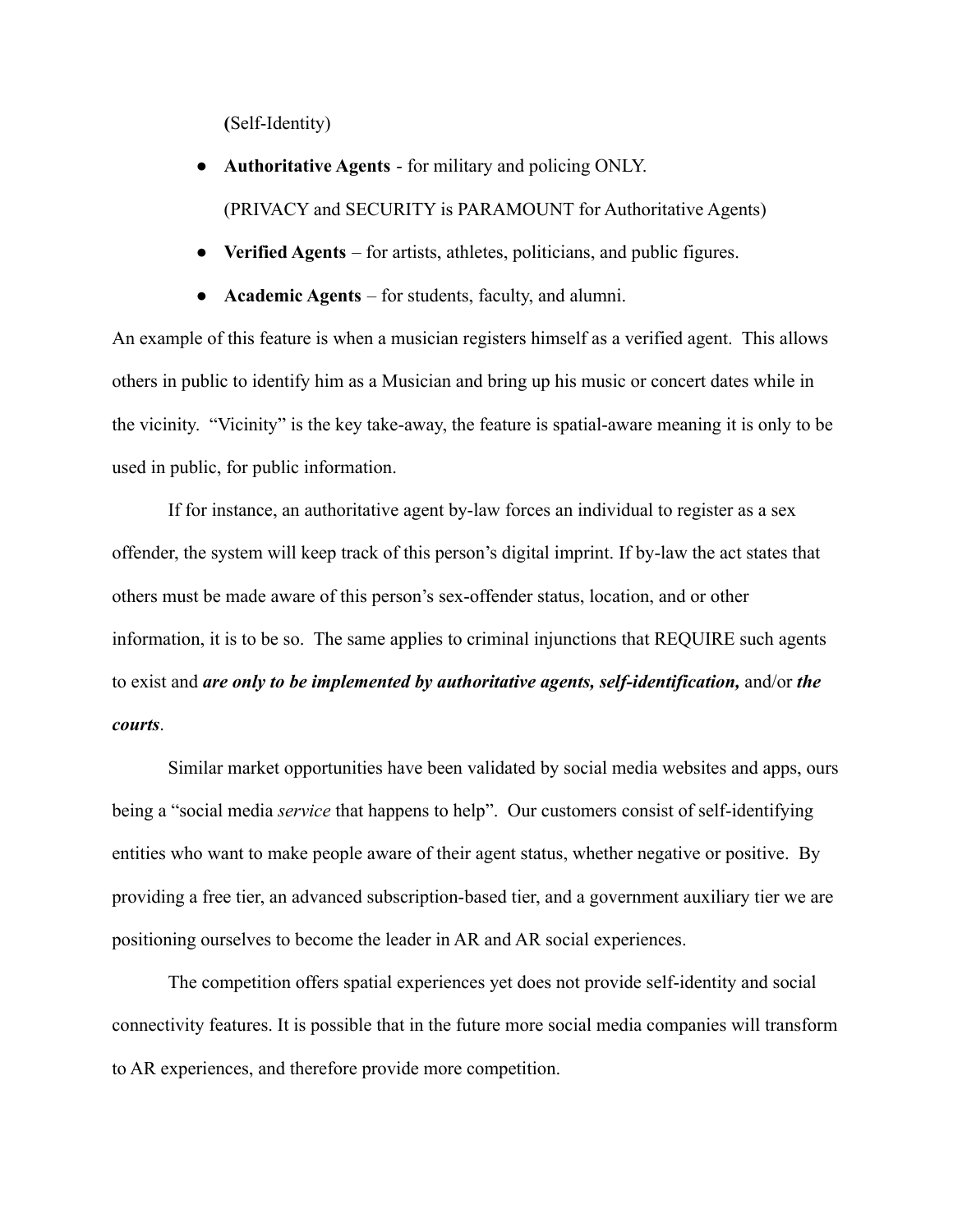Risks include false-positive identities, cyber-criminals, and the blatant non-use of the service. Our commercialization approach itself is to offer these types of protective, proactive features not only on its IRIS platform yet on traditional digital worlds, PC, AR, VR, MR.

Economic benefits include the creation of Authoritative Jobs, System Maintenance Jobs, and Social Digital Jobs. The economic implications are as steady fast as those of the dot com bubble, in the hundreds of billions of dollars.

As our approach evolves, our core products stay the same.

- Augmented Reality Platform
- Auxiliary Aid (Service)
- Sponsorships (Ads)

To meet our commercialization approach, we are seeking the ceiling amount offered by the grantor, so that we may continue to do R&D and implement our system. It is an effort to commercialize the product within 2 years. (2023) so that we may fully develop our product we are ALSO seeking monetary cash flow and investments from third-party investors.

# **Technical Solution**

Our implementation is at the conceptual stage. We have the necessary technical skills to implement a technical prototype. Yet, to fully develop the solution for commercialization we require funding. Our prototype will consist of using high-level pattern recognition libraries that are open source, to bootstrap the initial social implementation. The auxiliary aid implementation will require security-encrypted channels to provide the highest levels of security. Acquiring funding will allow us to hire a Security Expert to dissolve the technical challenges we face and bring our solution to market. Hiring a security expert for encryption research is one of the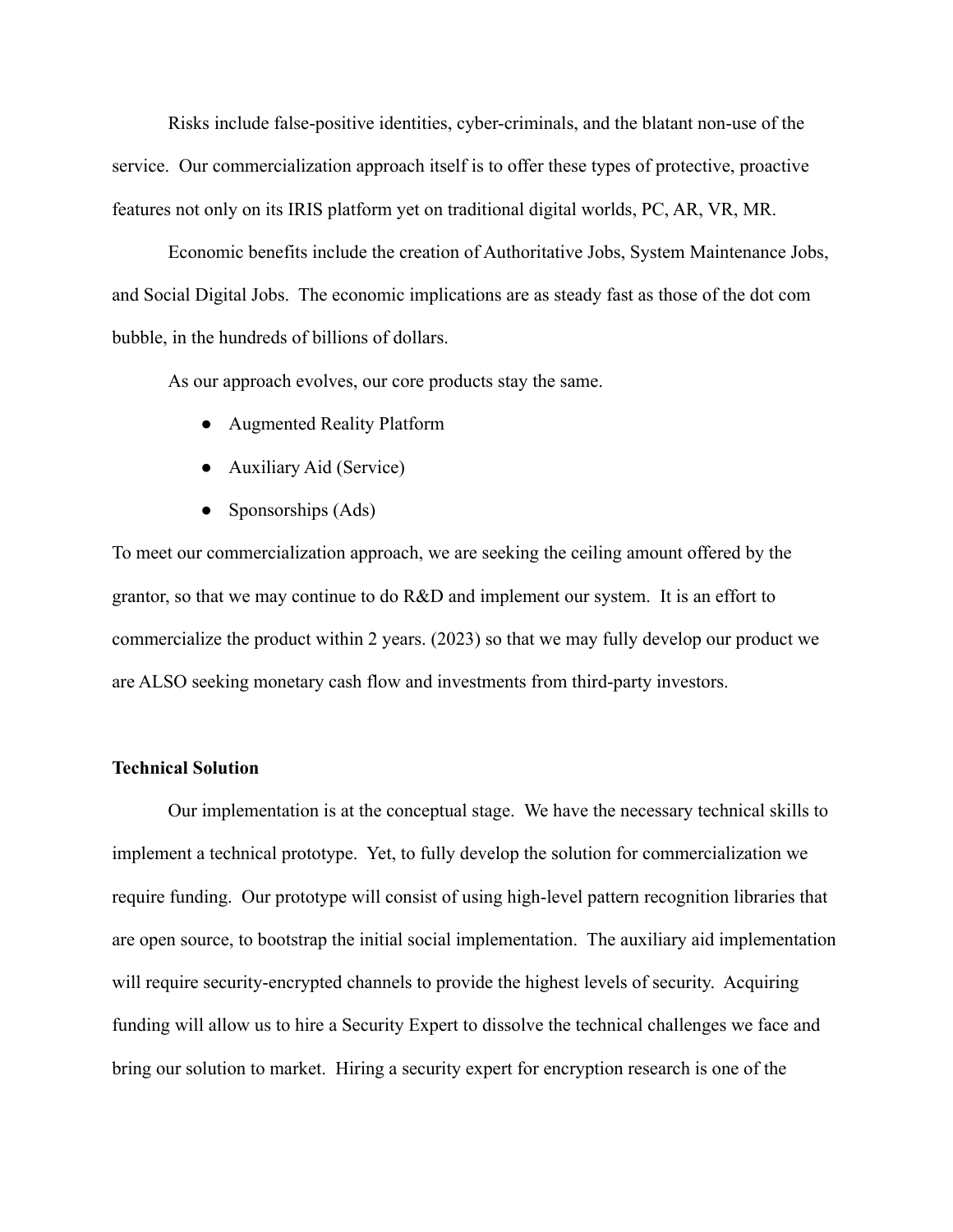scientific approaches we will solve in Phase I, as our team currently consists of two technical experts.

We are in contact with local agencies to assist us in acquiring patents for the technology we are developing and to protect our Intellectual Property. As of today, we do not have NSF lineage, and we have not been accepted to I-Corp cohorts.

The technical objective of this project is to detect inappropriate content in online communities, virtual worlds, and augmented reality. Provide a proper method for moderating such content.

This will be done by creating a type of system expo creators can implement into their software using a programmable "plug-in" also known as an API, which is outlined in the technical discussion in this paper.

The API connects to software that can be implemented into games, apps, and software that app developers can then use to implement our services into their applications.

#### **The Team**

Founders consist of Jonathan Caraveo, a Full Sail University alumnus, who earned his Associate of Science degree in Mobile Development. A relevant member of the sciences, who is experienced with programming mobile technologies and who has technical expertise in Augmented and Virtual reality. Jonathan has experience distributing Applications for mobile devices, programming mobile devices relevant to this project. Ex: Oculus platform and iOS AR Apps.

Chris Neal is a technical lead, whose experience with server-network infrastructure will allow our research and development team to function at a technical level. Chris will bring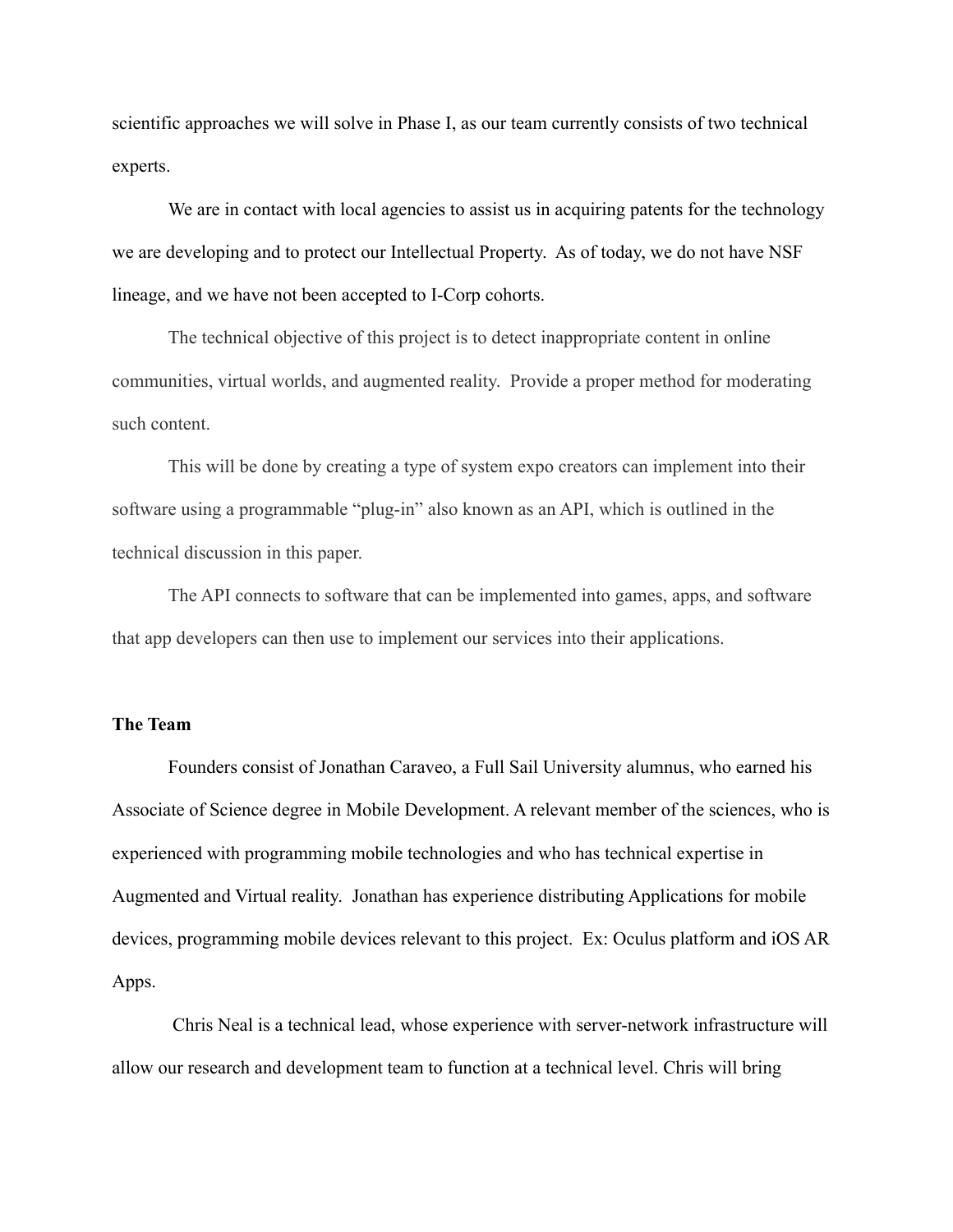much-needed functionality to the project, functionality such as server infrastructure fallbacks & network-server uptime (Back-ups), he will provide computer networking capabilities for our research team, and the technical expertise required for this type of project to succeed.

Founders have an incremental interest in augmented reality and behavioral social patterns. Bringing their experience together along with their educational endeavors, career skills, unprecedented interest in augmented reality, and social connections, will allow the proposed project to succeed not only in the immediate future, yet also in the long term.

In the next five years, we plan to have created a successful system for behavioral pattern recognition that is implemented in all Augmented Reality and Virtual Reality devices. Therefore, reducing the amount of criminal, and unwanted activity in digital worlds, which in turn will reduce anxiety in social communities. It is our effort to have 5 million users in the first 5 years, we will exponentially scale our business model by partnering with existing AR and VR manufacturers.

Although we are an existing operation, this proposal will run in parallel (side-by-side) to our execution of a new Augmented Reality platform. The research and development we are executing are not considered incremental to a proven concept, rather it is a completely new field of study that requires high-risk, technical, and engineering research. Our efforts are to create a new type of service that will lead to a higher economic impact in America. We will highly focus on Augmented Reality which is an emerging technology with proven high-gain potential. Use of funds will NOT include business development, market research, sales, or marketing. The use of funds will strictly focus on Research and Development efforts, which are: To develop a new service that will allow users to self-identify as a behavioral risk, and/or to identify those who are a behavioral risk. To research exponential methods of keeping our company highly competitive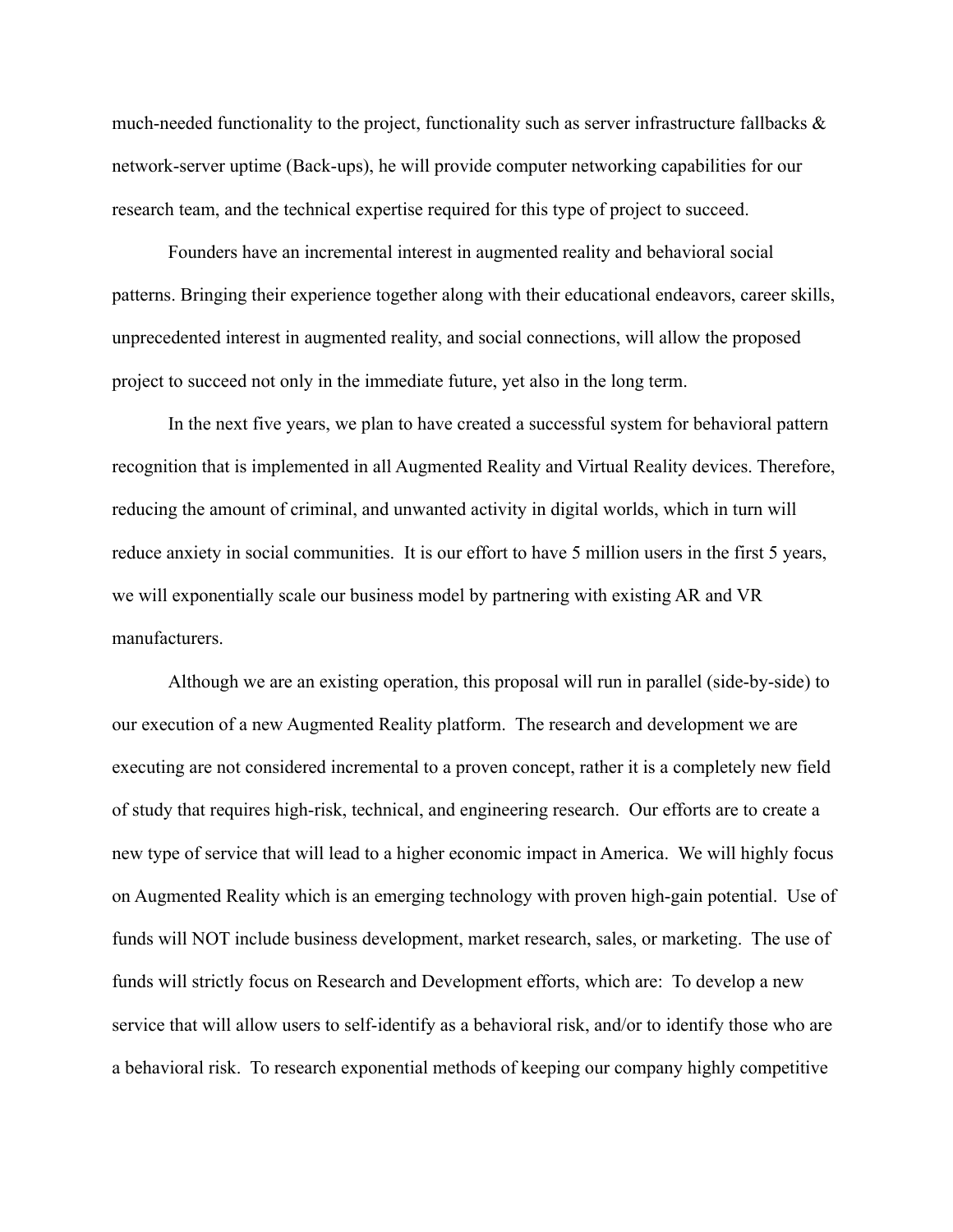in this new field. To increase our company's economic bottom line. We will not be executing clinical research and not be involved in drug development efforts. We will not be executing tests of an existing product.

Revenue history in the past three years consists of founder bootstrapping economic efforts. Acquiring digital credit from New Mexico State University for website infrastructure. We do not plan on having any subcontractors at this point. Rather we will focus on using existing technical skills and directly contracting 1-2 software engineers to help develop the behavioral recognition system. The engineer's contribution will be code, expertise will be software and engineering, and affiliation to our company will be strictly professional.

#### **Technical Innovation**

The innovation consists of *active* monitoring of virtual reality and augmented reality applications by parents or users; allowing, toggling, or "turning on" Maximum Auxiliary Aid. The "feature" allows for pattern recognition of sexual, explicit, or illegal content, based on the pattern recognition capabilities of the system. It is strictly an "explicit recognition system." Meaning it can detect images, videos, and audio patterns that are considered explicit based on the user's level of explicit preference. It can then automatically report such content for proper moderation, if desired, by the user or parental preference.

The commercial opportunity is building a virtual area where users can feel *safe* to play or work by having a "record of accountability" to negative material. So that they can be themselves and express themselves in their virtual identities while doing so safely. Digital Virtual and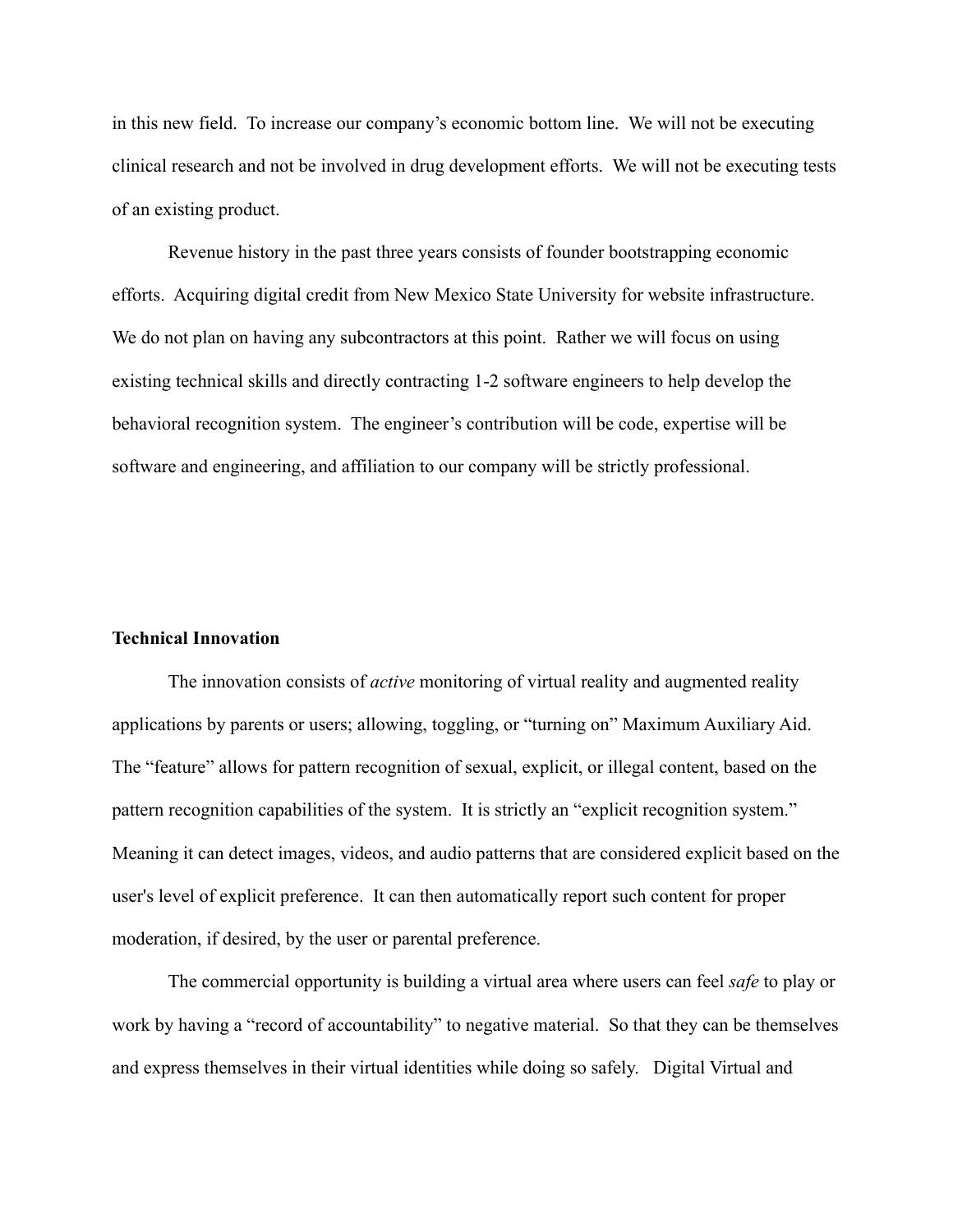Augmented worlds will become the norm as more people begin to play, work, and create in those worlds.

As digital technology continues to grow, virtual worlds become more prevalent in our society. It is important to understand that virtual worlds will play key roles in everyday mental and physical health. Therefore, a record of accountability is necessary for virtual worlds to be adopted more widely by the public.

# **Technical Execution**

The technical objective of the grant project is to detect explicit content if enabled by the device user or parental unit. Then have a method of quickly reporting such content to moderators. The community objective is to provide safer online, virtual and digital areas for all forms of computational users.

We are proposing a type of Software Development Kit also known as an SDK to go along with an Application Programmable Interface (API) that we will license to companies to implement in their applications; we would like to become the "standard" of explicit content recognition.

#### **Software Execution**

Software testing is a key concept of the Software Development Life Cycle, testing is crucial to an information systems' ability to succeed. Testing is done early and often in agile development. With the help of the Master Test Plan, this paper will explain the process of testing applications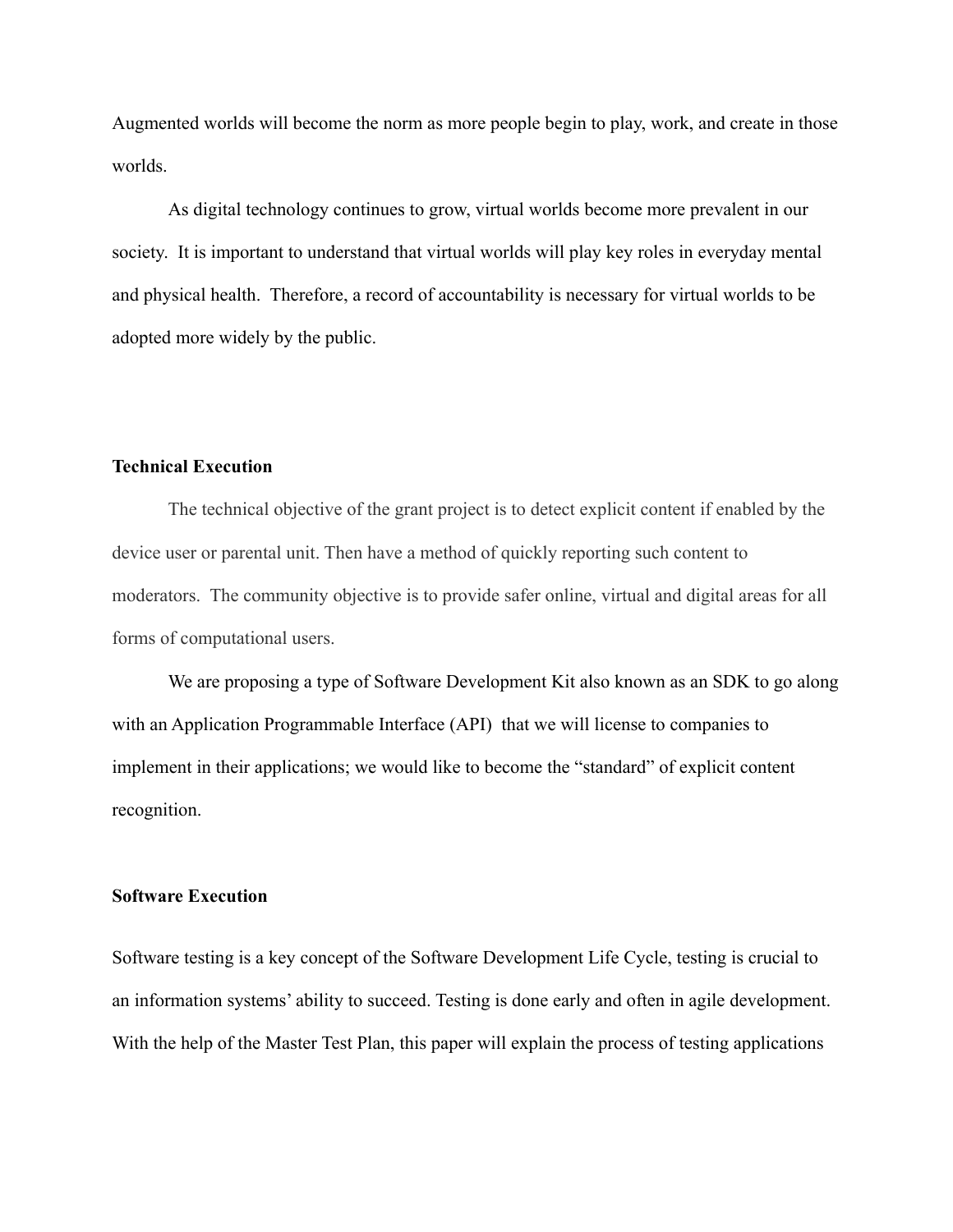using an MTP. The purpose of testing is to confirm that the system satisfies requirements. (Valacich and George, 2017)

#### **Master Test Plan**

A Master Test Plan is a collection of documents that include, a unit test plan, an integration test plan, and a system test plan. During implementation, these documents are executed or put into effect so that the testing can be performed.

#### **Specialized Personnel**

The organization has specially trained people who supervise and support testing. This means that this personnel is responsible for documentation and development of the testing plans, establishing standards, helping with test case scenarios and executing actual tests, and reporting on those tests.

# **Testing Process**

When testing, we must test all the metrics available for testing. This means at a minimum anything that could go wrong, potential problem areas. We must pay attention to many different aspects of a system such as response time, response to boundary data, response to no input, response to heavy data. We must analyze these different processes and see if they are functioning to full capacity to not cause problems during production runs.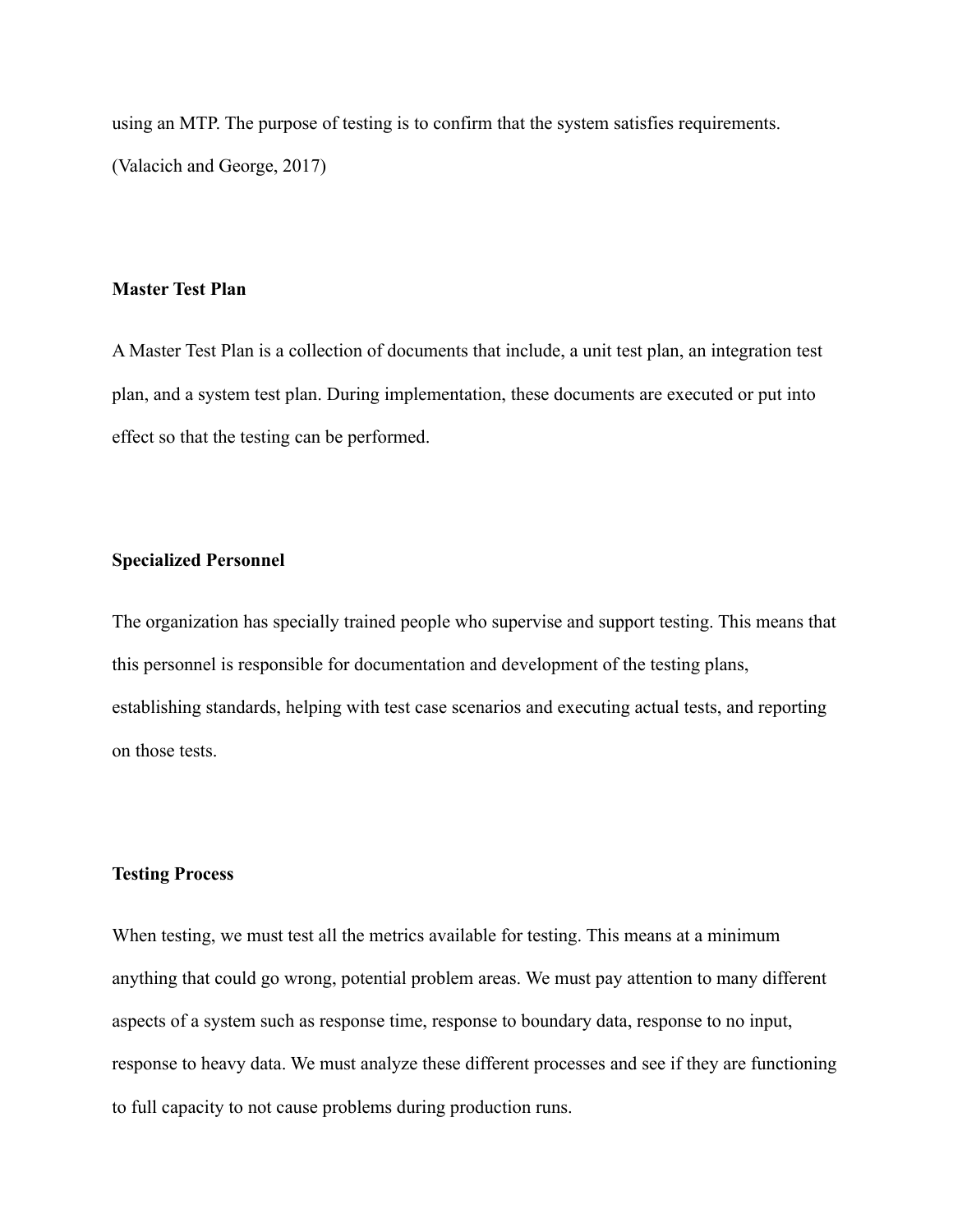- **1. Testing for Quality**
- **2. Agile Testing**

#### **3. Training Materials**

There are three methods by which training material can be delivered to users of software systems. The first is through documentation, the second is through training presentations, lastly is through training software.

#### **Documentation**

Training material can be delivered to users via documentation of the software. It is up to the user to read the documentation and become familiar with the system they are using. This is probably the least effective and most time-consuming way of providing training material. Yet, it is the most thorough.

It is possible to detect faults in advance and deliver the system with higher quality. Testing is a very important part of software development and should not be ignored, it reduces the cost of the software development life cycle in the future. (Souza, 2017)

In agile, testing is done in multiple phases of the project. After every milestone to make sure the software meets the scope.

# **Presentation**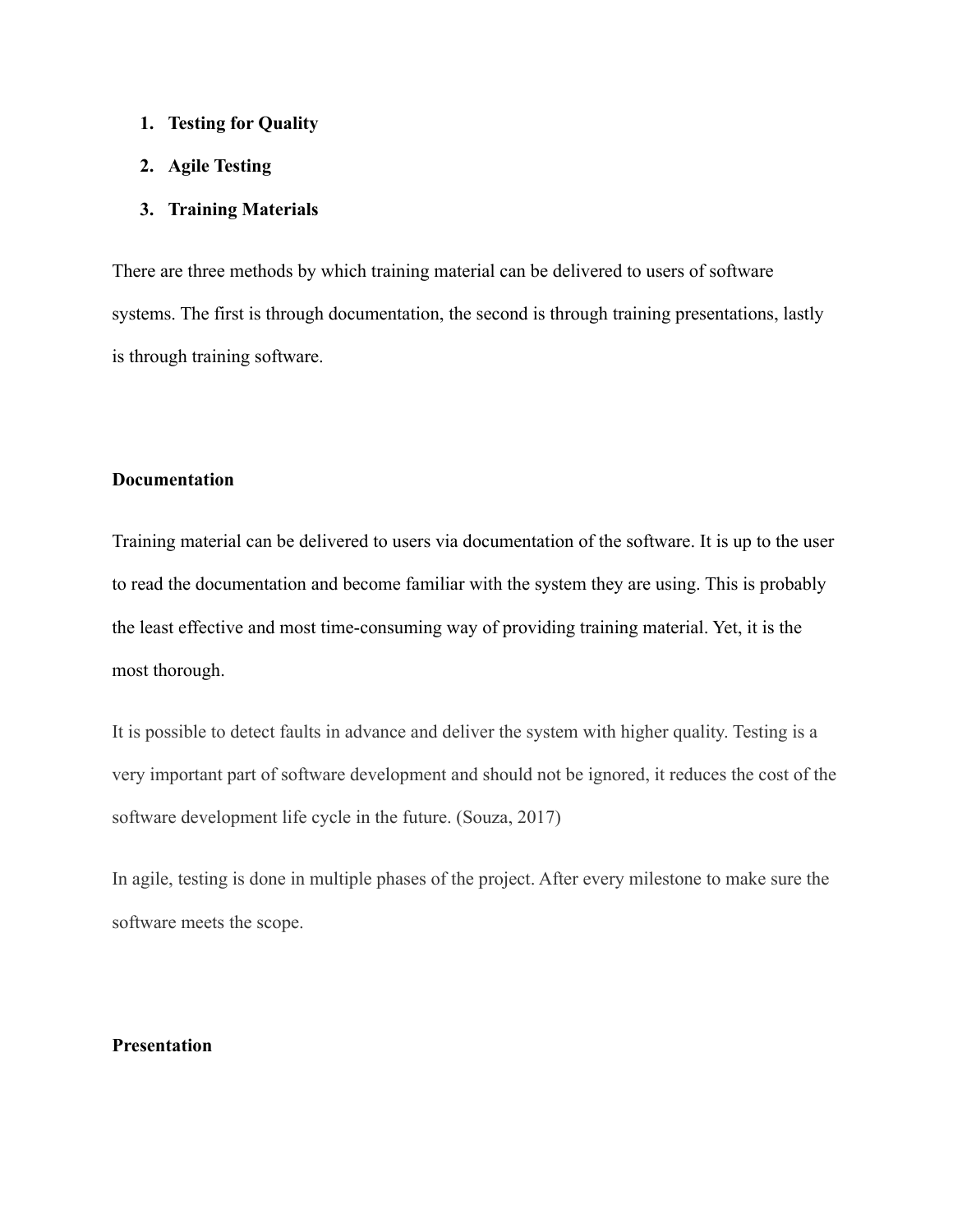Providing presentations through a presenter is more effective than giving users manuals for them to study. They will retain more information visually and learn more about the software that they are trying to master.

### **Training Software**

Through training software, one allows the users to experiment with the software before they enter production which allows for error margins without consequence. A very good learning experience.

#### **Software Support**

Software needs to be constantly monitored, updated, and maintained. Some of the ways that software is supported after it is implemented is with software updates, updates give new functionality to the existing software. Software patches, that fix any security holes that might be present or could be exploited by hackers.

There are also non-traditional support options, for instance, customer service chat, or ticket-based technical support. When a user does not know how to use the system properly or does not know how to use the system in a way that they need; customer support would fall under this category.

There are software updates, software patches, customer support, there could also be other services like monitoring and software maintenance, and user testing.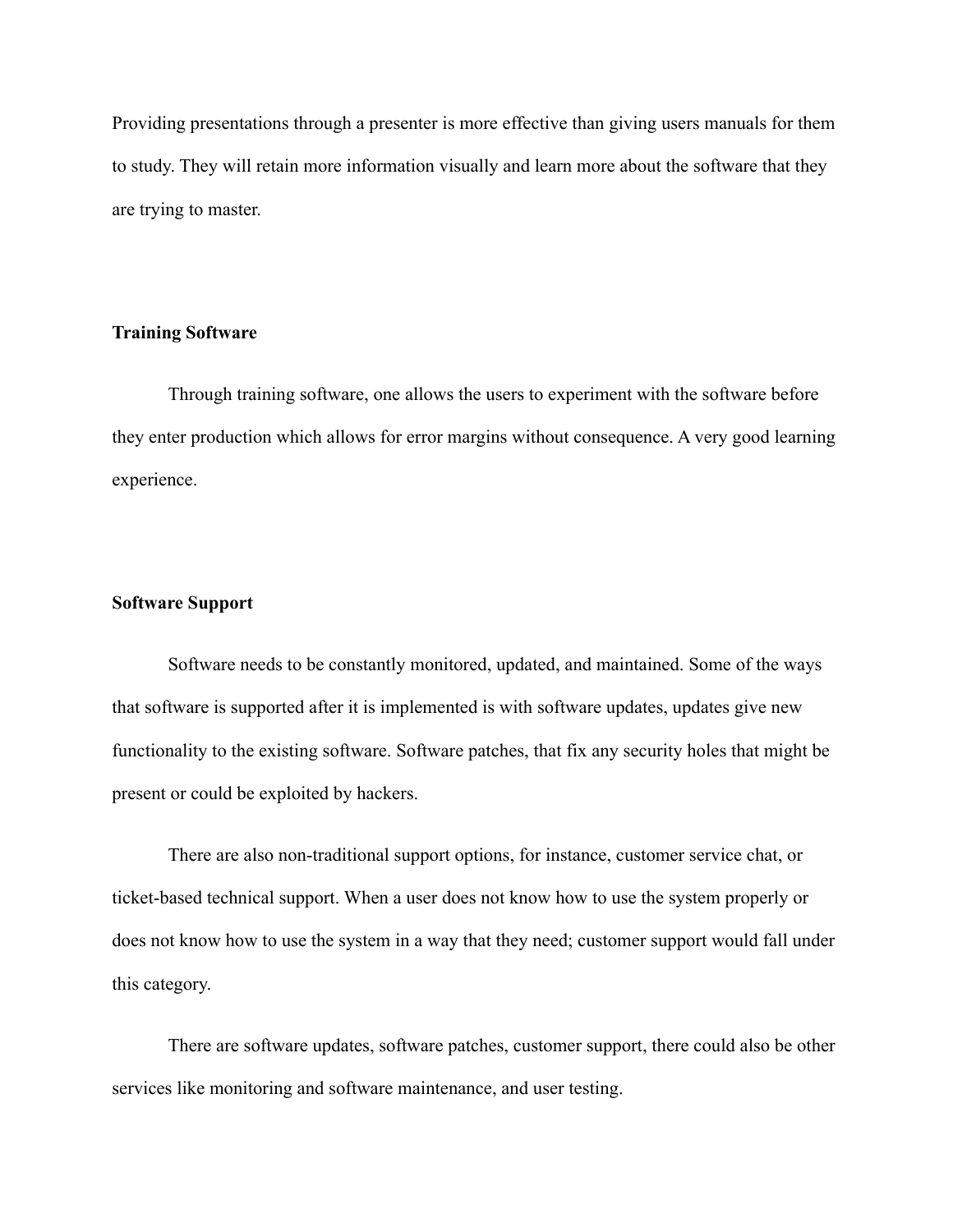Monitoring would fall under information system administrative tasks, making sure that all systems are green, or running efficiently, a combination of up-to-date and patched.

Maintenance would fall under information system technician tasks when something breaks and requires a fix. Maintenance support is where this is done.

# **Technical Ultimatum**

Ultimately what we want to accomplish with testing is to get all the bugs out, to get all the failure points fixed, and improve quality. Documentation and user support is a way of accomplishing this ultimatum so that it is a unified process when creating information systems.

The advancement of Virtual and Augmented Reality promotes the well-being of the American People. During the pandemic allowing them to interact with one another in a safe and controlled manner. Advancements in online discovery and safety understanding while promoting teaching, training, and learning, in children. Broaden participation of under-represented groups, like loweconomic Latino, Anglo, Asians, Afro, and Natives. Our Research enhances the infrastructure for research, education, and computational, rational, connected, and disconnected ways.

We are NOT interested in broadening dissemination to enhance scientific and technological understanding for its own sake, we are interested in applying scientific principles to the real world.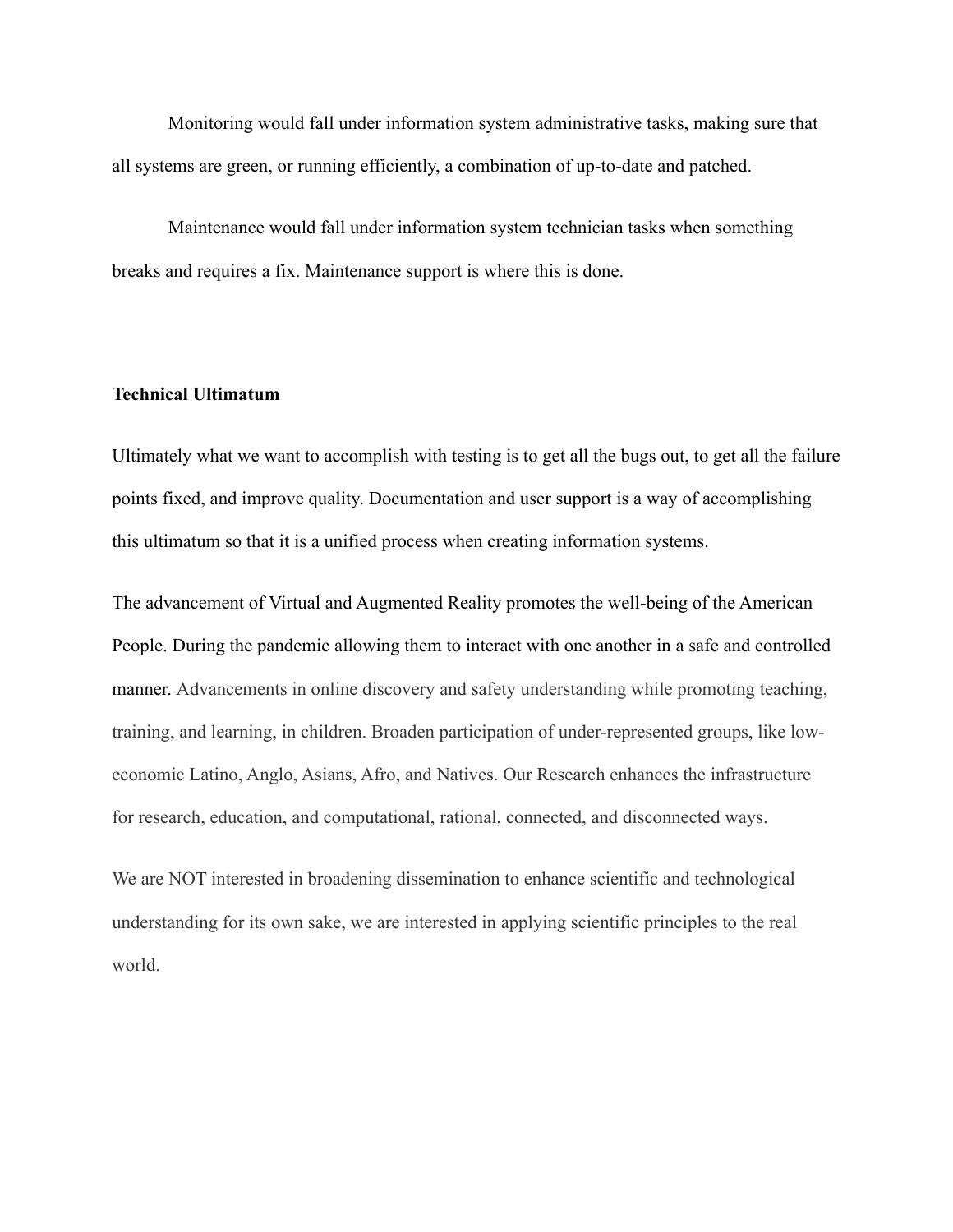#### **Intellectual Merit**

Our approach is a transformative concept that will allow users to recognize and identify people that provide behavioral risk and contextualize how they should proceed. Using Global Positioning System (GPS) for location and positioning, Augmented Reality for visualization, and a user database for self-identification.

We have *already* prototyped a similar system in an interactive application that allowed the use of location and mobile networking, to provide a type of spatial interaction. This system does NOT expose the direct location of the users, instead, it allows users to see that there is someone "near" or in the "vicinity." Once again, it does NOT expose direct location. The idea of the vicinity is the *technical idea* that sets our product apart from competitors. In case the users want to be *more interactive*, they are allowed to expose their direct location.

The system was used in a Game, yet due to technical risks associated with this type of application and its inherited security implications, it is not released to the public until we seek further clarifications and technical expertise, governance, and clearance.

We will not be "Testing," we will not be conducting "Clinical Trials," we will be *Training* our system to learn to detect behavioral patterns that are not normal. This training will be conducted by our technical team and include those who will register and want to participate in our closed research.

According to XRToday.com: "By the end of this year (2021), the [Virtual Reality] shipments are predicted to reach more than 11 million units [...] In 2020, the VR market had a value of around \$17.25 billion according to Mordor Intelligence. By 2026, the experts believe it will be worth around \$184.66 billion, representing a CAGR of 48.7%." This statistic does not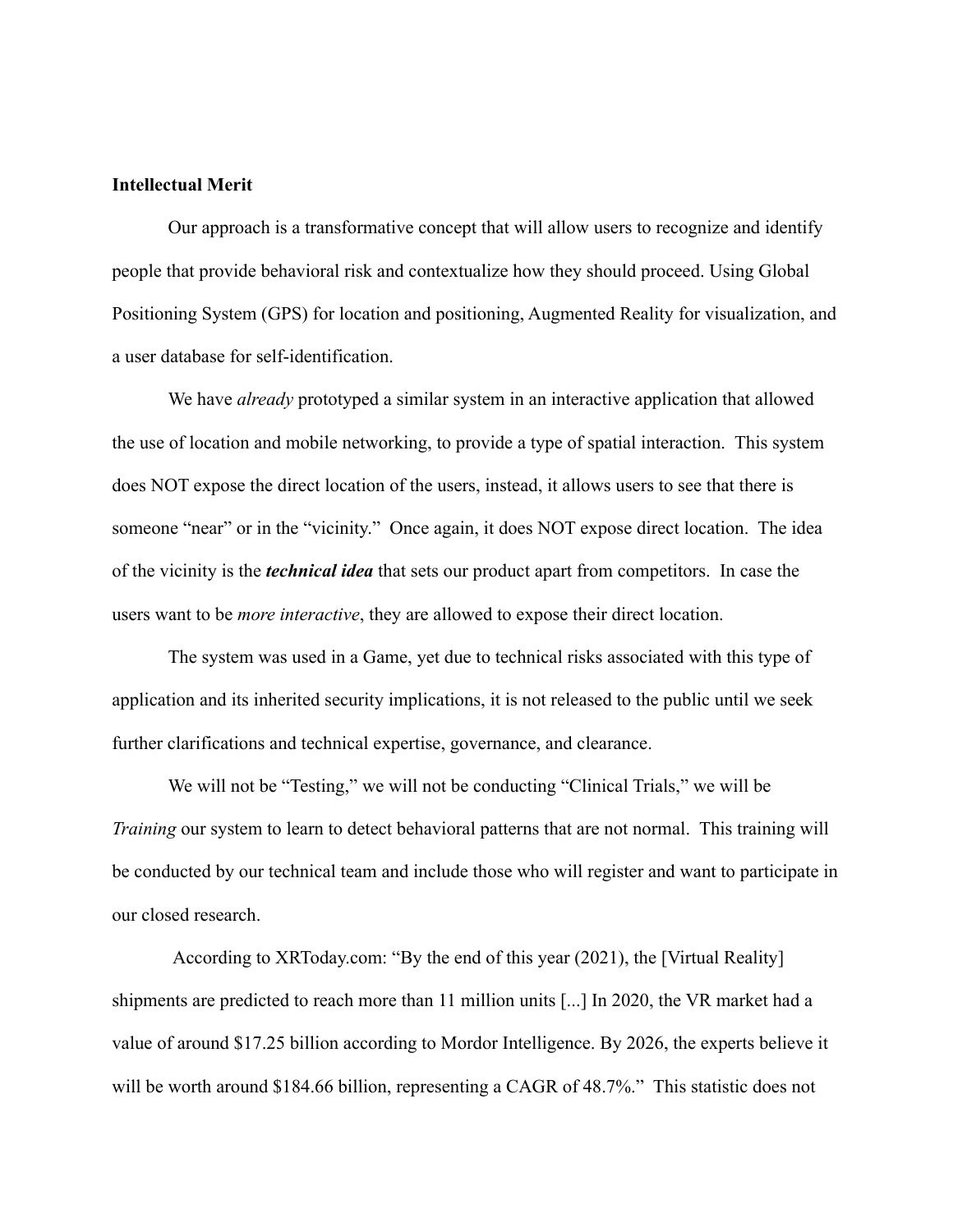include AR users, which we believe will be exponentially higher. Conservatively, we are looking to capture 2 out of 11 VR users, and 3 out of 10 AR users. This leads to a roughly a customer market of around 5M users.

In Phase I, we will be conducting a series of experiments that will focus on answering key metric questions.

- Is this service socially acceptable?
- What are the technical requirements for a secure environment?
- Is this product commercially viable?

The critical milestones that must be met in Phase I:

- 1. Researching if the service will be socially acceptable to the public and widely accepted.
- 2. Providing a safe technical environment where people can co-exist with the product.
- 3. Proving the economic impact of such commercial service.

#### **Broader Impacts**

In conclusion, as digital worlds expand to virtual and augmented reality. We must address the behavioral problems that are consistent in these VR/AR environments. In turn, by implementing such a system we can address behavioral issues in individuals with behavioral disabilities. Which as a result will allow them to interact with others better, and become beacons in their communities instead of odds.